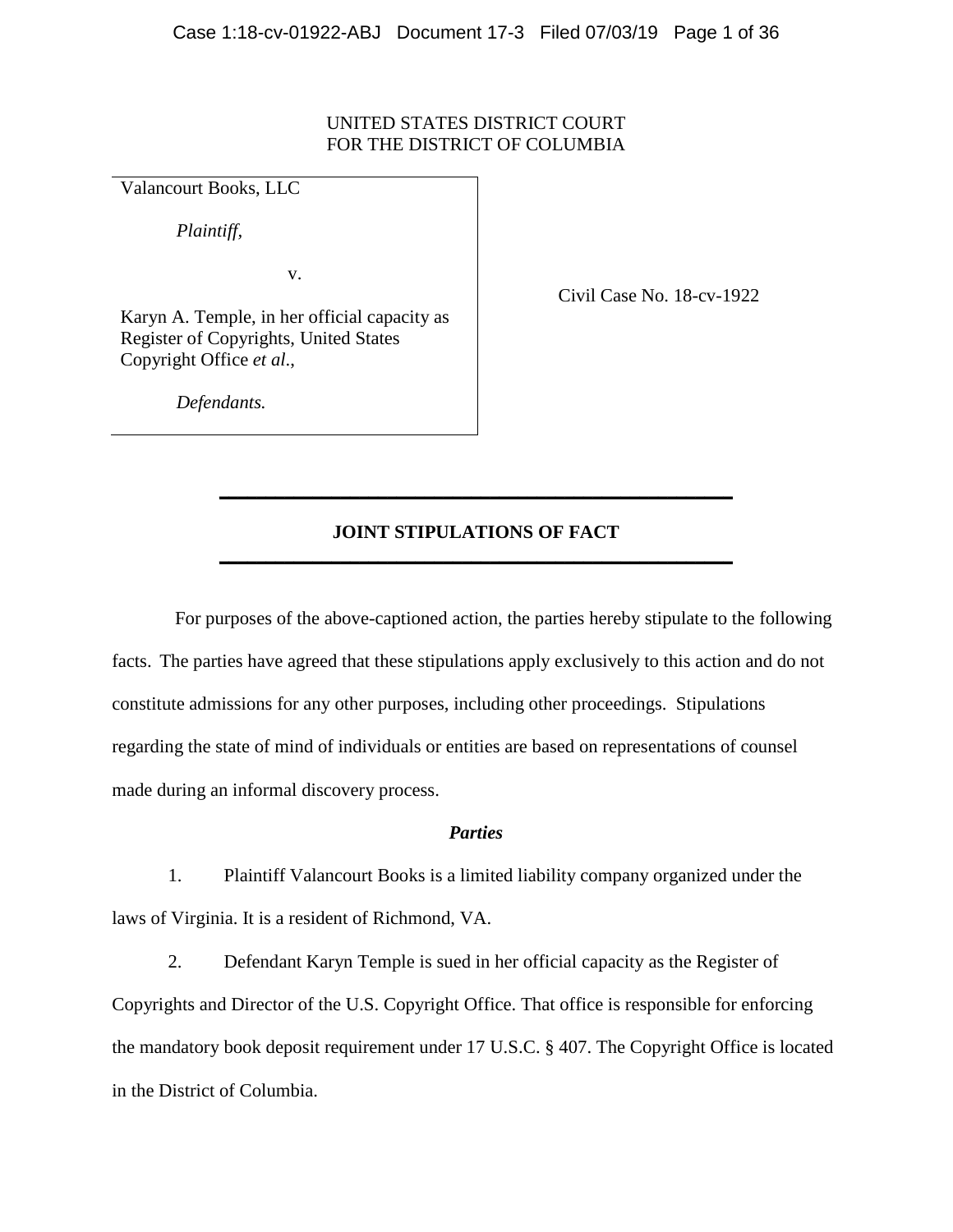#### Case 1:18-cv-01922-ABJ Document 17-3 Filed 07/03/19 Page 2 of 36

3. Defendant William Pelham Barr is sued in his official capacity as the Attorney General of the United States, in which capacity he is responsible for the administration of the United States Department of Justice. The Department of Justice is the governmental entity that would be responsible for initiating a lawsuit to enforce any fines for noncompliance with section 407.

#### *Valancourt Books*

4. Valancourt Books is a small, independent press located in Richmond, Virginia, which publishes rare, neglected, and out-of-print fiction, including 18th century gothic novels, Victorian horror novels, forgotten literary fiction, and early LGBT fiction.

5. Valancourt was founded in 2005 by James Jenkins.

6. In 2004, Jenkins was a recent law school graduate dissatisfied with the opportunities available in the competitive Seattle legal market. He ultimately decided to apply to graduate programs in French and English literature.

7. Jenkins was required to write an essay to accompany his graduate school applications, and he wanted to write about an 18th-century gothic novelist who had long interested him—Francis Lathom.

8. It turned out that most of Lathom's works were available in only one location in North America, the University of Nebraska at Lincoln, and only on microfiche. Undeterred, Jenkins and his husband drove from Seattle to Lincoln, obtained copies of the microfiche of Lathom's work, along with some other works, and returned to Seattle.

9. Jenkins thought there would be some interest in these old titles, so he decided to try publishing two of them himself: *The Animated Skeleton* (1798), an anonymous gothic novel, and Lathom's *The Castle of Ollada* (1795).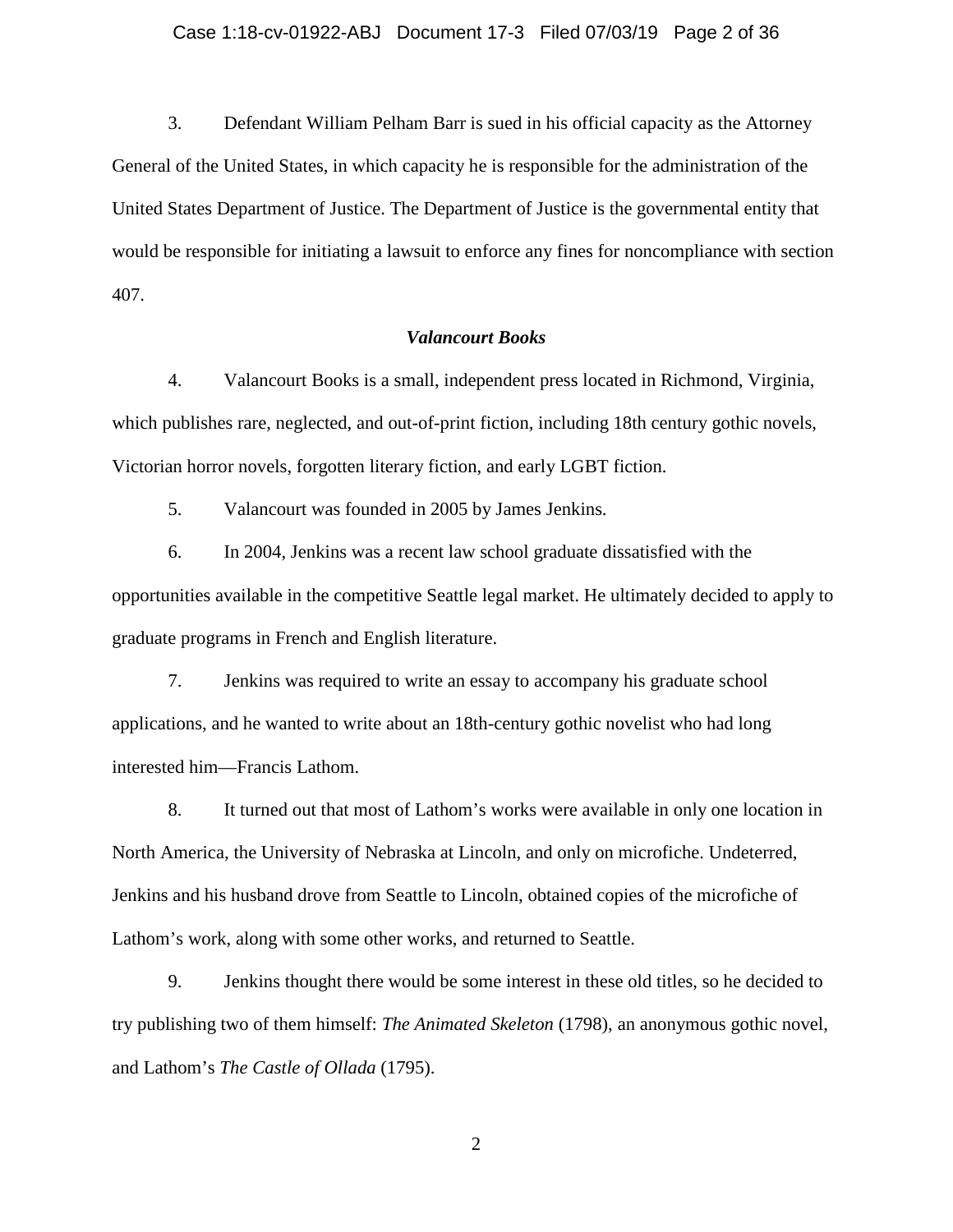#### Case 1:18-cv-01922-ABJ Document 17-3 Filed 07/03/19 Page 3 of 36

10. Over the course of several months, Jenkins and his husband typed out the manuscripts, using microfiche readers at the public library. They found a printing company willing to do small runs of 250 copies per book, and they released both novels in March of 2005.

11. Jenkins named the fledgling operation "Valancourt Books." The name is a reference to both the dashing hero of Ann Radcliffe's 1794 novel *The Mysteries of Udolpho*, and to an essay by W.M. Thackeray during the Victorian era in which he laments that young readers were no longer familiar with Radcliffe's works because, like many great novels, they were out of print. The name Valancourt therefore reflected Jenkins' goal of resurrecting great, forgotten literature.

12. After Valancourt published its first two books, all subsequent books were published "on-demand," a publishing method where each copy is printed in response to a specific order or request.

13. Valancourt's publications attracted the attention of scholars. The fourth book Valancourt published—the anonymous *The Cavern of Death* (1794)—was edited by Professor Allen Grove, of Alfred University. Many subsequent Valancourt books have also been edited by respected university professors.

14. Valancourt was initially a side project for Jenkins. He continued to publish books while completing a Master's degree at the University of Chicago and while working for a nonprofit organization in Kansas City.

15. Over the years, as Jenkins expanded Valancourt's catalog and refined his editing process, he was able to turn Valancourt into a profitable—yet small—independent press. In 2012, Jenkins decided to make Valancourt his full-time occupation.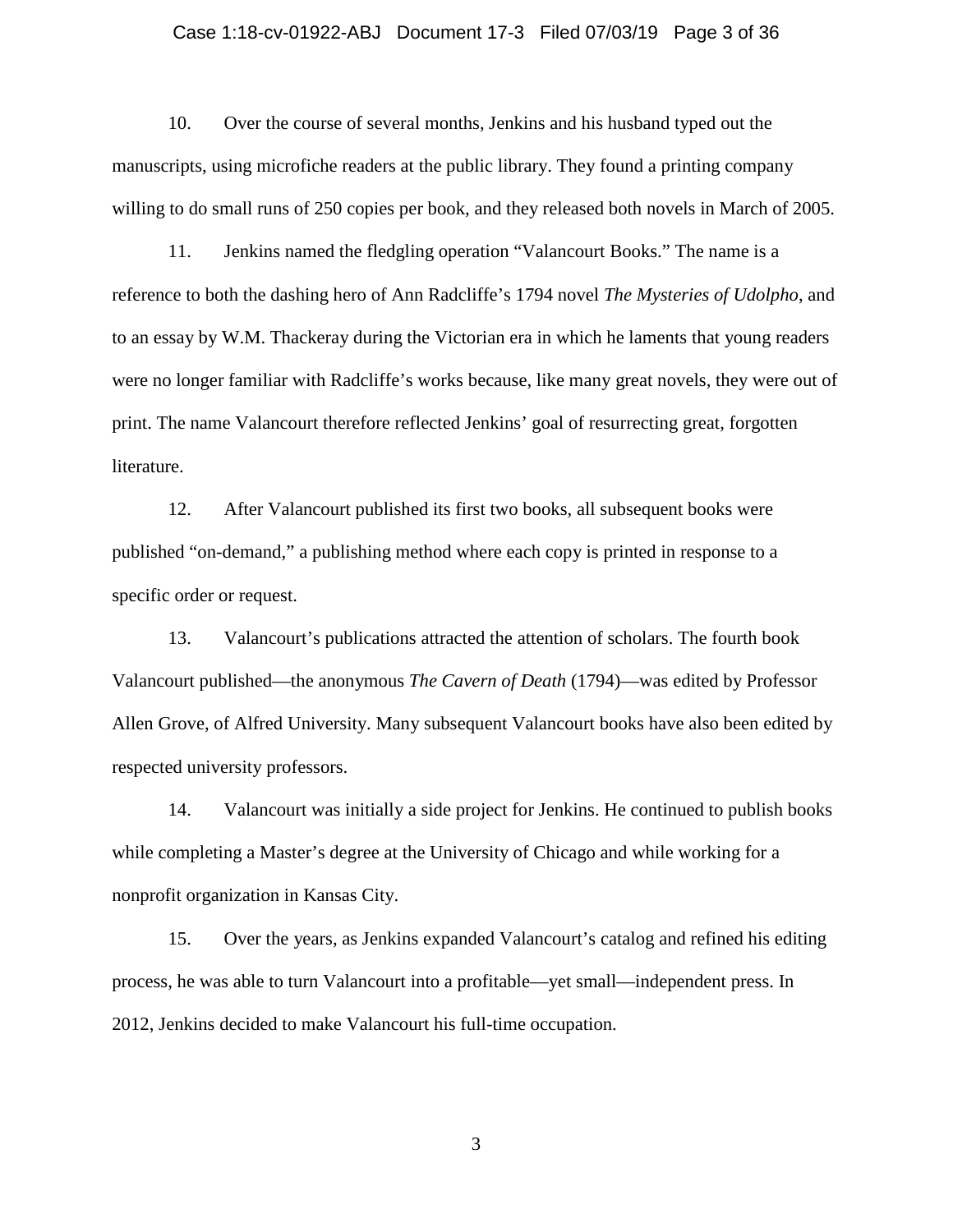#### Case 1:18-cv-01922-ABJ Document 17-3 Filed 07/03/19 Page 4 of 36

16. Today, Valancourt has over 400 books in its catalog, and it adds approximately 20 titles per year.

17. Many of the books that Valancourt publishes are so rare that, prior to Valancourt's reprinting, they existed in only a handful of copies worldwide. Indeed, some books existed in just a single known copy.

18. Many of Valancourt's books are now taught in college literature courses, and Valancourt's work has won wide acclaim from publications such as *The Times Literary Supplement*, *The Washington Post*, and *The New York Times*.

19. Despite this acclaim, Valancourt is not a high volume publisher. It is not unusual for Valancourt to sell only a few hundred copies of any particular title, though some titles sell more than that.

20. Valancourt believes its business is only viable because of the advent of digital, print-on-demand publishing technology. Rather than producing a run of thousands of books and storing the inventory to fulfill future orders, Valancourt's books are printed one-at-a-time by a digital printing vendor. When a customer places an order, the vendor uses files provided by Valancourt to print a single bound volume to fulfill that order and ships the book directly to the customer. Orders may not be exclusively from individual consumers; booksellers sometimes order a batch of books printed by the vendor for their own stock and sales; these orders, like any other, are fulfilled on an on-demand basis by Valancourt's digital printing vendor.

21. In some instances, Valancourt orders copies of its books from its vendor for purposes other than delivery to a paying consumer. For example, Valancourt will have its vendor print copies of books in response to journalist requests for review copies, or on occasion for use at conferences or conventions.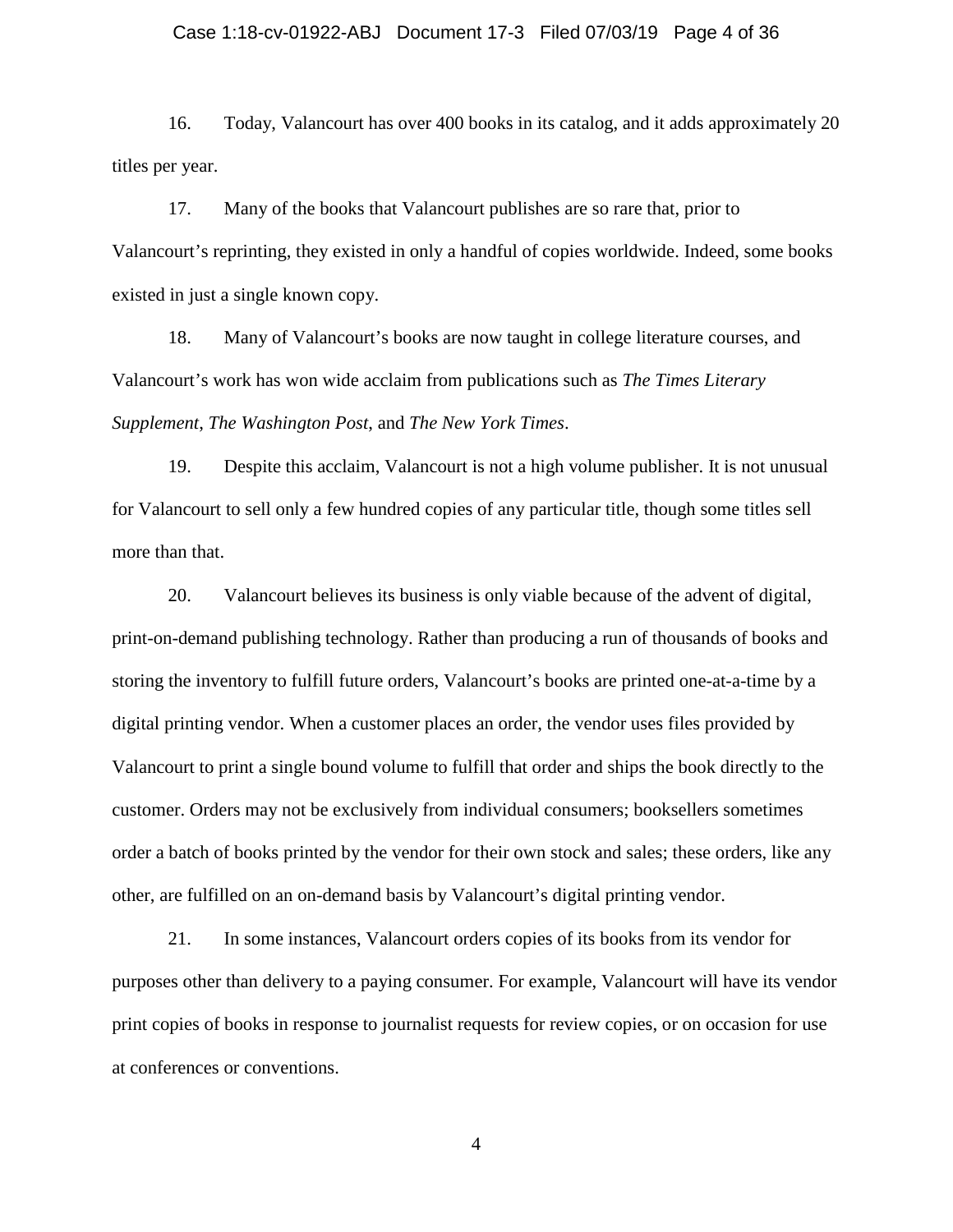#### Case 1:18-cv-01922-ABJ Document 17-3 Filed 07/03/19 Page 5 of 36

22. Valancourt has copies in electronic format of all or nearly all of the 240 books at issue in this case.

23. Jenkins and his husband operate Valancourt out of their home, and they have no employees. Jenkins has edited several Valancourt titles himself and has recruited scholarly editors and commentators for others. He spends a substantial amount of time traveling for research and to attend and present at academic conferences in order to promote Valancourt's work and speak with prospective editors for new volumes.

24. Many of the works that Valancourt publishes are older works in the public domain, though the editorial enhancements that Valancourt adds to the works—such as scholarly introductions and footnotes—are subject to U.S. copyright protection.

25. Other works that Valancourt publishes are more recent and therefore still subject to copyright protection even though they are out of print. For these titles, Jenkins frequently needs to spend considerable amounts of time tracking down the rightsholder or the rightsholder's heir in order to secure permission to republish the book.

26. Valancourt has never sought to register its copyright claims in any material in its books with the Copyright Office under 17 U.S.C. § 408.

27. Valancourt's website provides contact information for those seeking to license film and translation rights in its books. Valancourt does not hold film rights to any of its books and passes any inquiries regarding film rights on to the relevant rightsholder. Valancourt has licensed translation rights to books in its catalog on no more than three occasions.

28. Valancourt's books contain statements about their status under relevant copyright law that are true and correct to the best of Valancourt's knowledge. Because all (or nearly all)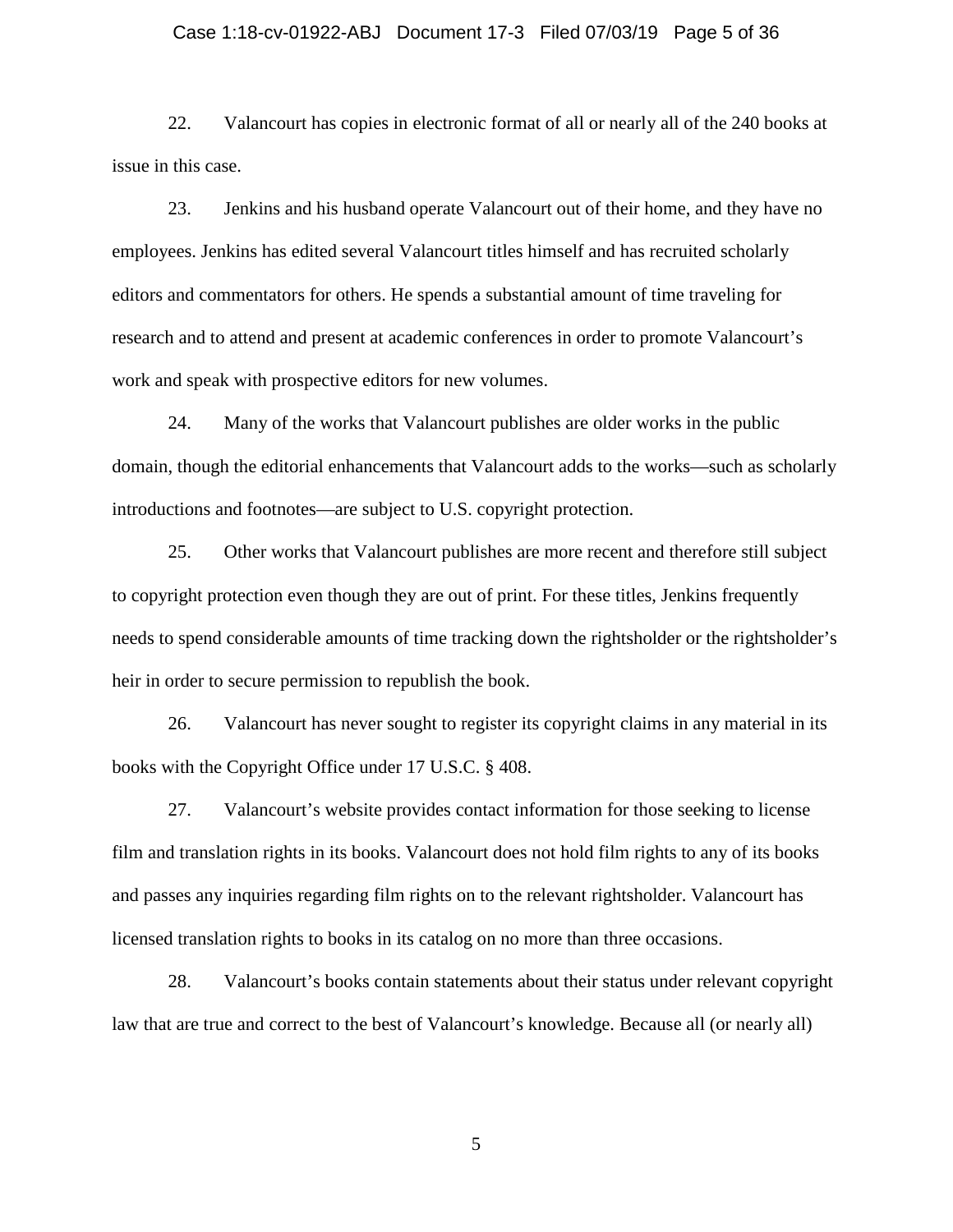#### Case 1:18-cv-01922-ABJ Document 17-3 Filed 07/03/19 Page 6 of 36

Valancourt books contain at least some material that is subject to copyright protection in the United States or United Kingdom, all (or nearly all) Valancourt books contain a copyright notice.

29. Valancourt believes that all or nearly all books that it publishes, including each of the 240 books at issue in this case, contain copyrightable material and therefore all or nearly all of the books Valancourt publishes contain a copyright notice—that is, a statement (which is accurate to the best of Valancourt's knowledge) regarding the legal status of that material. Some of these books also contain an express reservation of rights. For example, several of the 240 books at issue in this case contain the following statement: "All rights reserved. The use of any part of this publication reproduced, transmitted in any form or by any means, electronic, mechanical, photocopying, recording, or otherwise, or stored in a retrieval system, without prior written consent of the publisher, constitutes an infringement of the copyright law." Where this statement appears in a Valancourt publication, Valancourt believes it is an accurate statement of the law to the best of Valancourt's knowledge.

30. Valancourt has taken no steps to abandon or disclaim any of its copyrights in the books it publishes. Valancourt believes it could not plausibly take steps to abandon all copyrights in the 240 books listed in the Office's August 2018 demand because it believes that a portion of those books contain material in which copyright is held by parties other than Valancourt.

#### *The Library of Congress*

31. The Library of Congress is the national library of the United States, serving as the main research arm of the U.S. Congress and providing the public with a uniquely important repository of the nation's cultural output. Founded in 1800, the Library is the largest library in the world, with collections comprising over 168 million items, including more than 39 million cataloged books and other print materials and the world's largest collection of legal materials,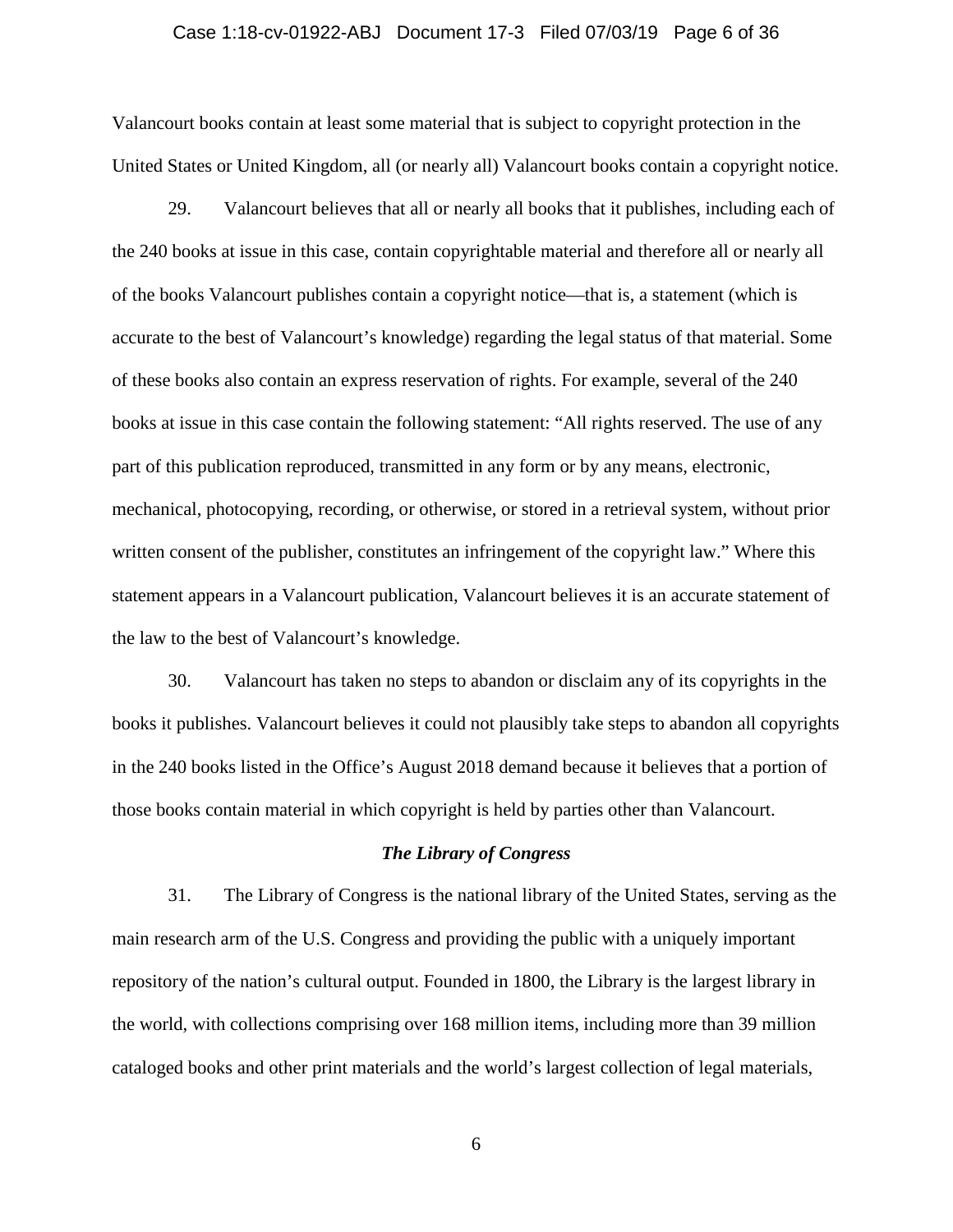#### Case 1:18-cv-01922-ABJ Document 17-3 Filed 07/03/19 Page 7 of 36

films, maps, sheet music, and sound recordings. In fiscal year 2018, the Library responded to over a million reference requests from Congress, federal agencies, and the public. The Library's components include the Congressional Research Service, which provides authoritative research and analysis for Congress, and the National Library Service for the Blind and Physically Handicapped, which provides books in accessible formats to persons with disabilities.

32. To provide these services, the Library adds approximately 10,000 items to its collections daily. A portion of these materials are transferred to the Library from the Copyright Office. The Library also acquires materials through gift, purchase, transfer from other government agencies, Cataloging in Publication (a pre-publication arrangement with publishers), and exchange with libraries in the United States and abroad.

33. Works acquired by the Library are preserved and made part of the national collection for future generations. The Library engages in a diverse array of preservation efforts to ensure long-term public access to a broad range of materials, including rare and limited-edition works.

34. The Library also makes cataloging information about the works in its collections publicly available online, facilitating their accessibility to publishers, researchers, students, and other users throughout the world.

35. One of the ways in which the Library builds its collections is through the acquisition of works under 17 U.S.C. § 407.

#### *The Mandatory Deposit Requirement*

36. Section 407 provides that "the owner of copyright or of the exclusive right of publication in a work published in the United States shall deposit [with the U.S. Copyright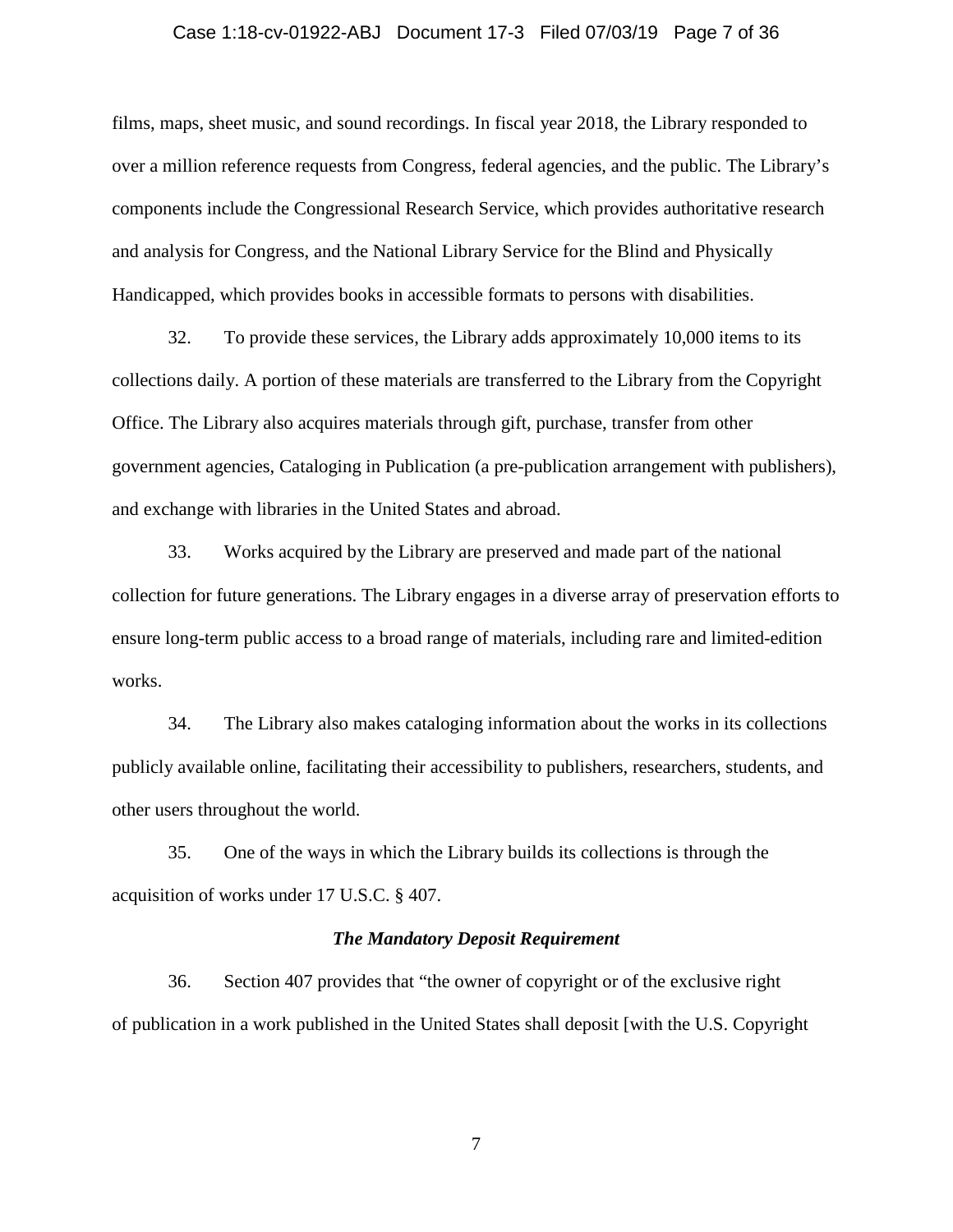#### Case 1:18-cv-01922-ABJ Document 17-3 Filed 07/03/19 Page 8 of 36

Office], within three months after the date of such publication . . . two complete copies of the best edition" "for the use or disposition of the Library of Congress." [1](#page-7-0)7 U.S.C.  $\S$  407(a).<sup>1</sup>

37. If a copyright owner fails to deposit copies of a work pursuant to section  $407(a)$ , "the Register of Copyrights may make written demand for the required deposit on any of the persons obligated to make the deposit under subsection (a)." 17 U.S.C.  $\S 407(d)$ .

38. If the owner does not comply with the written demand within three months, he can be fined up to \$250, plus the retail price of the work. 17 U.S.C. § 407(d).

39. A "willful[] or repeated[]" failure to comply with a deposit demand can subject the copyright owner to a fine of up to \$2,500.

40. Under section 407(c), "[t]he Register of Copyrights may by regulation exempt any categories of material from the deposit requirements of this section, or require deposit of only one copy or phonorecord with respect to any categories."

41. As relevant here, the Copyright Act has been amended on a number of occasions. One of those occasions is the Copyright Act of 1976, which is codified in Title 17 of the U.S. Code.

42. The Copyright Act was further amended in 1988 by the Berne Convention Implementation Act, Pub. L. No. 100-568, which amended various parts of Title 17 to implement the Berne Convention for the Protection of Literary and Artistic Works. One of the amendments modified 17 U.S.C. § 407, resulting in the current statutory language.

43. As a result of these amendments, and as summarized on the Copyright Office's website, "[a]ll works under copyright protection that are published in the United States are

l

<span id="page-7-0"></span> $<sup>1</sup>$  Because Valancourt only publishes books and not any other copyrightable work, these stipulations concern only</sup> the mandatory-deposit requirement as it relates to books. To the extent any stipulation is ambiguous on this point, the parties intend that stipulation to be construed as referring to physical books rather than any other type of copyrightable work.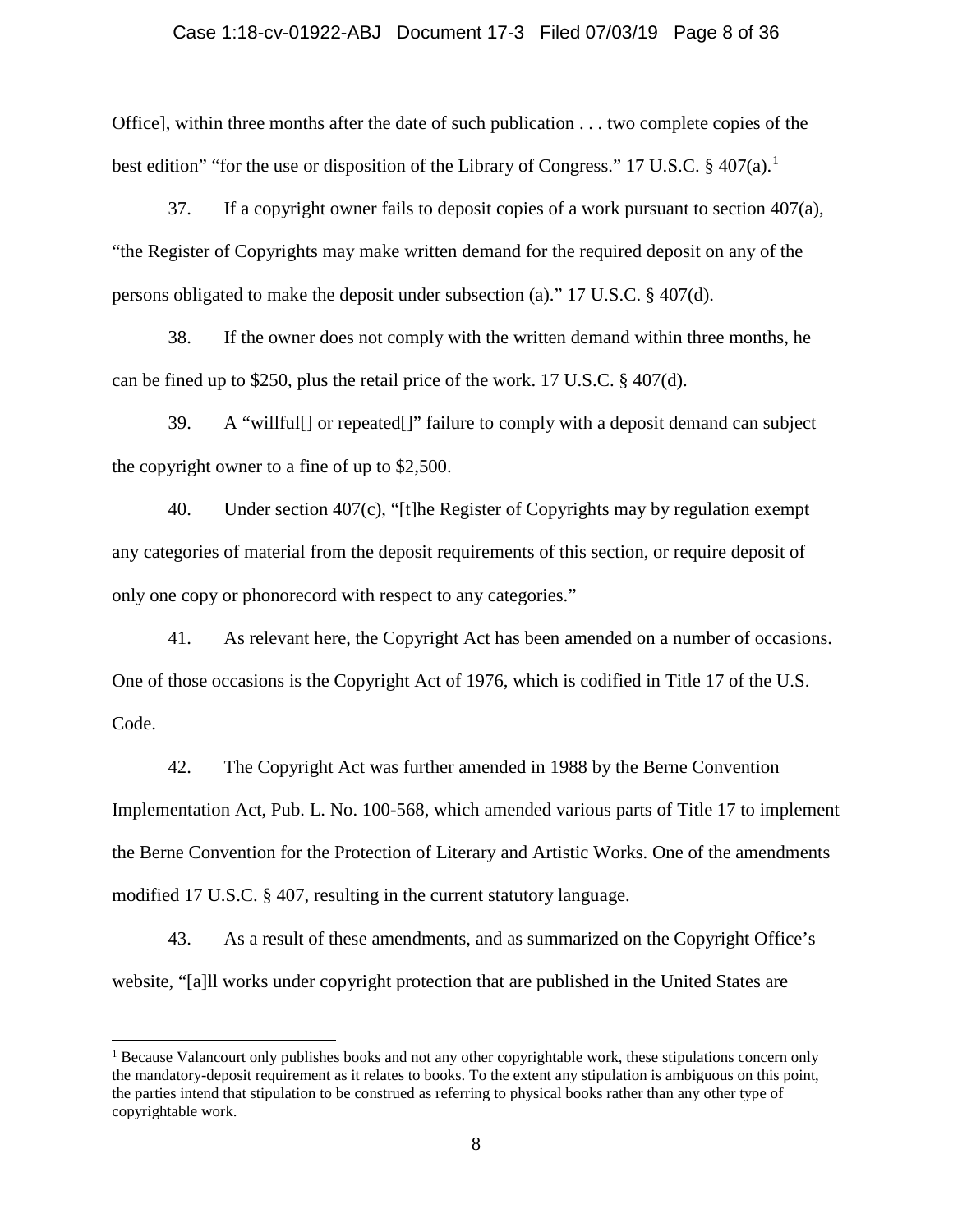#### Case 1:18-cv-01922-ABJ Document 17-3 Filed 07/03/19 Page 9 of 36

subject to the mandatory deposit provision of the copyright law," unless exempted by regulation. *See* Mandatory Deposits, [https://www.copyright.gov/mandatory/.](https://www.copyright.gov/mandatory/) Section 407 "requires that two copies of the best edition of every copyrightable work published in the United States be sent to the Copyright Office within three months of publication." *Id.*

44. The Copyright Act provides that the "Register of Copyrights may by regulation exempt any categories of material from the deposit requirements of this section, or require deposit of only one copy or phonorecord with respect to any categories." 17 U.S.C. § 407(c). Pursuant to that authority, the Register has issued regulations exempting particular works. 37 C.F.R. § 202.19(c).

#### *Acquisition and Disposition of Books*

45. The Copyright Office receives copyright deposits of books through both copyright registration and the mandatory deposit system. In many cases, a copyright owner can satisfy the section 407 mandatory deposit requirement by applying to register the copyright in accordance with 17 U.S.C. § 408.

46. Though copyright applicants must generally deposit two copies of their work with the Copyright Office, 17 U.S.C. § 408(b)(2), the Copyright Office has issued regulations requiring a single deposit for most literary works that are published in one volume or a finite number of volumes. 37 C.F.R. § 202.19(d)(ix). After the Office completes its review of the application, it will offer the copy to Library Services for inclusion in its collections to satisfy the mandatory deposit requirement, and the Office also reserves the right to demand a second copy should the Library need it.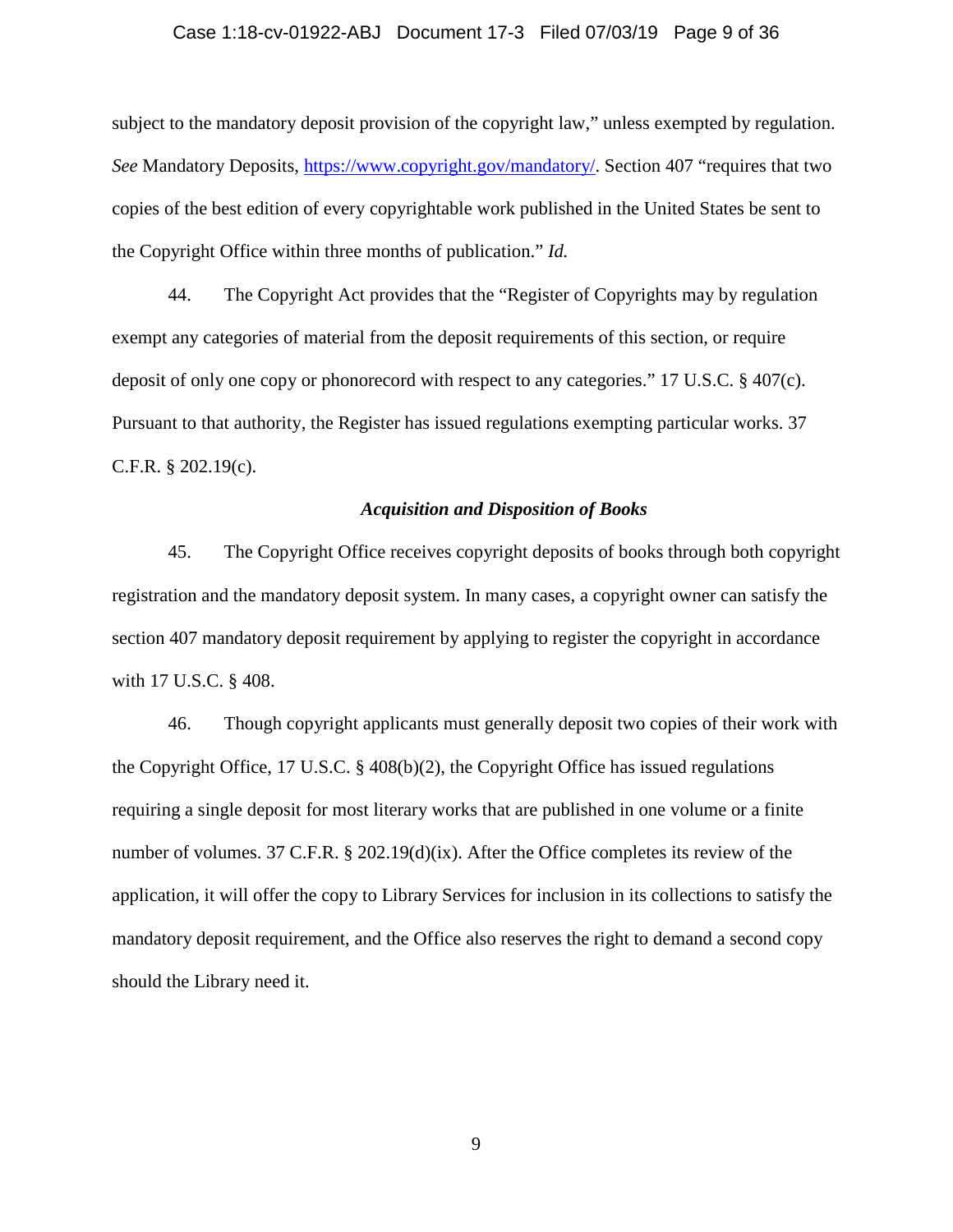#### Case 1:18-cv-01922-ABJ Document 17-3 Filed 07/03/19 Page 10 of 36

47. Alternatively, the owner can satisfy the section 407 mandatory deposit requirement without seeking a copyright registration by submitting the required copies to the Copyright Office. 17 U.S.C. § 407(b).

48. The Copyright Office division charged with enforcement of the mandatory deposit requirement is the Copyright Acquisitions Division ("CAD"). CAD receives and records copies of works submitted in accordance with section 407. Approximately 25 people are employed within CAD, of whom approximately 12 work in acquisitions (rather than administration or technical processing).

49. These approximately 12 people are divided into two-person "acquisitions teams," which consist of one specialist and one copyright technician.

50. Most works received by the Copyright Office are received through unsolicited submissions, which include works submitted by publishers complying with the requirements of § 407.

51. Sometimes CAD solicits deposits by sending demand letters to publishers requesting that the publisher provide copies of materials covered by section 407. From the first quarter of fiscal 2013 through the first quarter of fiscal 2019, CAD demanded 27,847 books through demand letters of this sort.

52. These demands are generated in two ways. First, staff at the Library of Congress identify works they would like to include within their collection and send a request for acquisition to CAD. This identification process is based in part on Collections Policy Statements developed by the Library for specific subject area acquisitions, and Selection guidelines to help identify the format, edition, and number of copies required. When CAD receives a request for acquisition generated by the Library of Congress, the acquisitions team responsible for the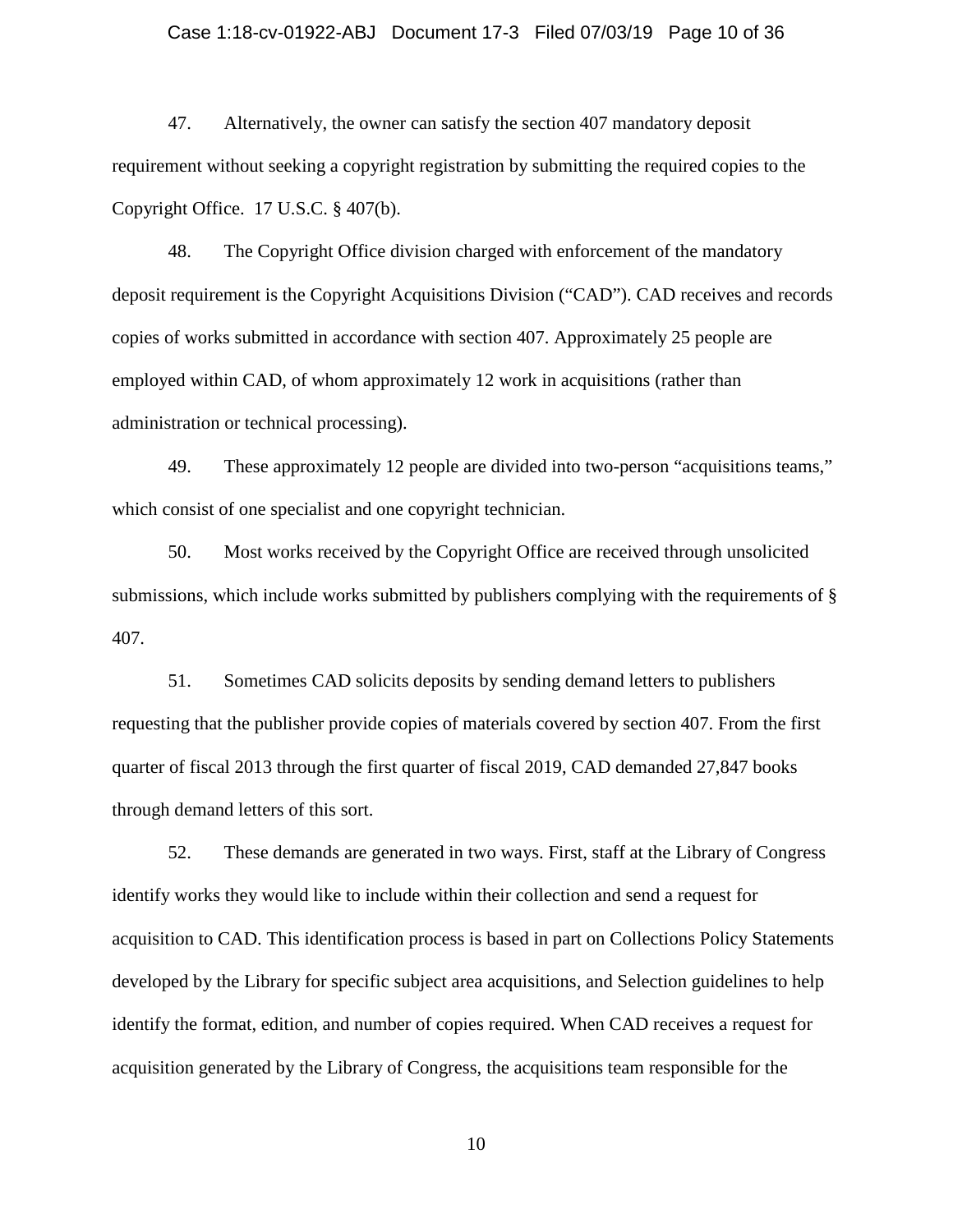#### Case 1:18-cv-01922-ABJ Document 17-3 Filed 07/03/19 Page 11 of 36

particular publisher evaluates the request to determine whether the title is within scope for demand under § 407.

53. Second, acquisitions teams in CAD conduct "publisher reviews" in which they independently identify copyrightable material that is subject to the mandatory-deposit requirement but has not been deposited pursuant to § 407. If an acquisitions team determines that a title is covered by § 407, the team then determines whether the title is within the scope of the Collections Policy Statements.

54. True and correct copies of the Library's current Collections Policy Statements, organized by subject matter, are available at www.loc.gov/acq/devpol/cpsstate.html.

55. In both situations, if it is determined that a title is within the scope of a Collections Policy Statement and is subject to the mandatory-deposit requirements of section 407, CAD sends a demand letter to the relevant publisher seeking deposit of the title(s) in question. Because CAD issues such letters only where a work falls within the scope of a Collections Policy Statement, many published works do not become subject to a demand.

56. Acquisitions teams largely conduct these publisher reviews through internet research. Each acquisitions team is responsible for one segment of the publishing industry, with the industry segmented alphabetically by publisher name.

57. More titles are demanded as a result of publisher reviews than are demanded as a result of requests for acquisition from the Library of Congress. Of the 27,847 titles demanded from fiscal year 2013 through the first quarter of fiscal 2019, 22,611 were demanded as a result of publisher reviews and 5,236 were demanded as a result of Library requests.

58. A publisher who believes that it would be excessively burdensome to comply with a demand that it comply with the mandatory-deposit requirement can request a grant of "special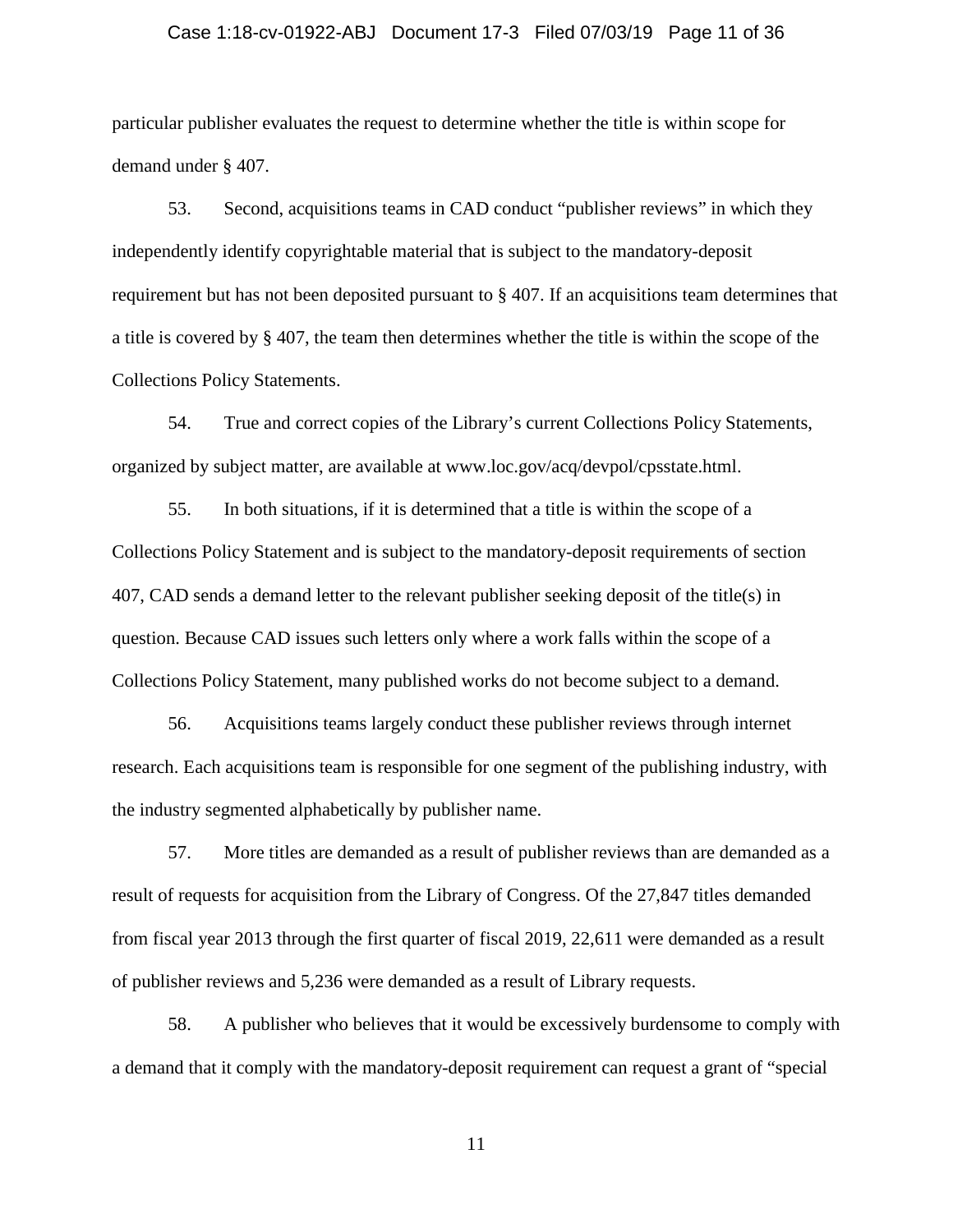#### Case 1:18-cv-01922-ABJ Document 17-3 Filed 07/03/19 Page 12 of 36

relief" from the Copyright Office. Under Copyright Office regulations, the Register of Copyrights may, after consultation with other appropriate officials of the Library, grant a request for special relief from section 407 for a published work that is not otherwise exempt. 37 C.F.R. § 202.19(e). For example, special relief might permit deposit in a format that would not otherwise be considered the "best edition" of a work (*e.g.*, an electronic format).

59. While the Copyright Office does not provide a formal application form for requests for special relief, its regulations require that requests for special relief be made in writing to the Associate Register of Copyrights and Director of the Office of Registration Policy and Practice and set forth the specific reasons relief should be granted. 37 C.F.R. § 202.19(e)(3). Consistent with its general practice, the Office in the past has raised the option of special relief directly with copyright owners who express concerns regarding potential burdens. The Copyright Office generally receives fewer than 10 communications per year that it treats as requests for special relief. In 2017 and 2018, the Copyright Office granted every special relief request it received.

60. Publishers often request special relief to allow them to submit an electronic copy of a work rather than a physical deposit. The Copyright Office has multiple ongoing special relief agreements that permit this arrangement.

61. Valancourt Books' June 12, 2018 email to the Copyright Office (detailed below) was not treated as a request for "special relief." However, in March of 2019, the Copyright Office and the Library informed Valancourt that they are willing to accept electronic copies of the books listed in the Office's August 9, 2019 demand letter to Valancourt (detailed below) in lieu of physical copies.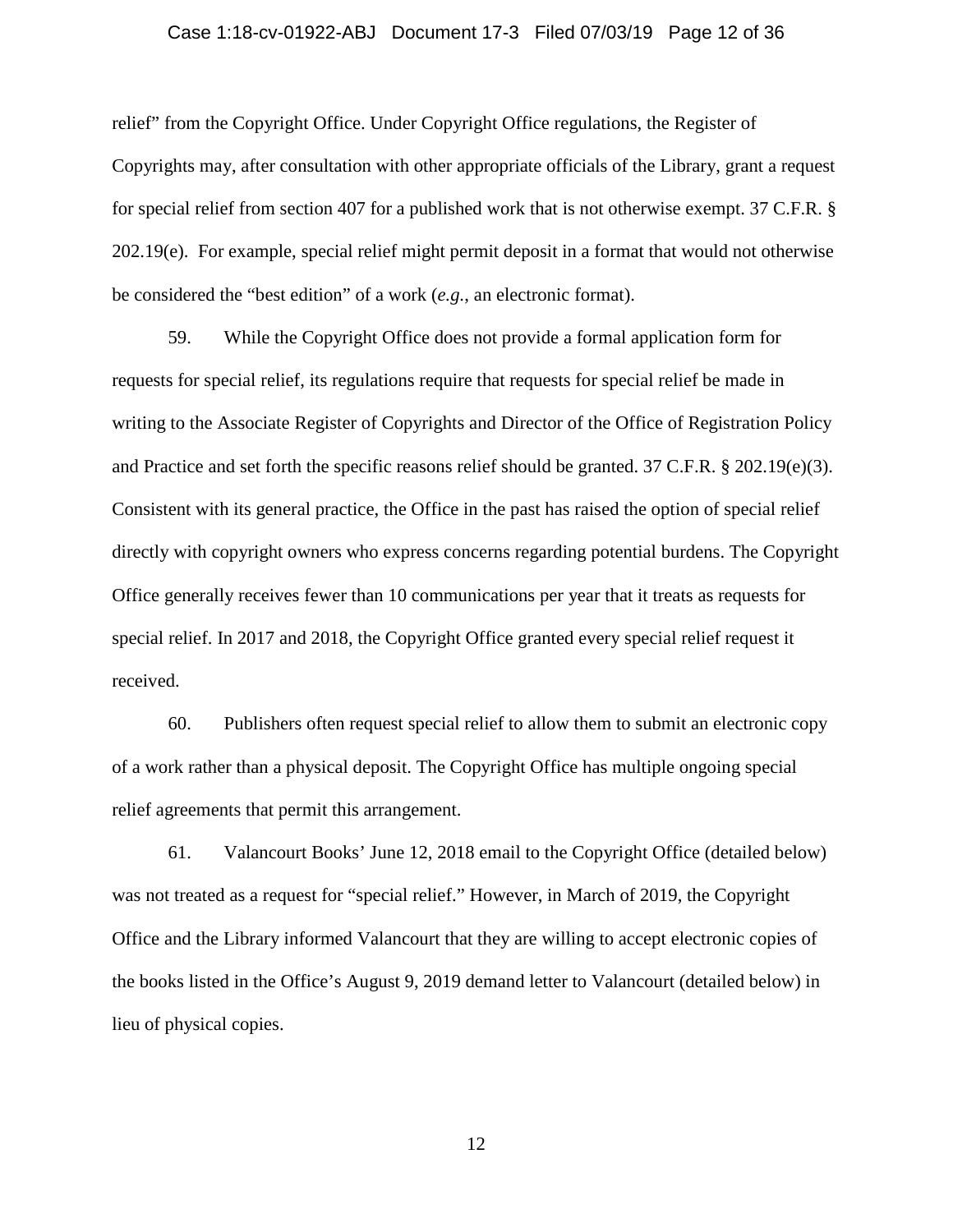#### Case 1:18-cv-01922-ABJ Document 17-3 Filed 07/03/19 Page 13 of 36

62. While Valancourt Books has never submitted a book to the Library for purposes of copyright registration or the mandatory deposit requirement, it has participated in the Cataloging in Publication program, under which a publisher contracts to provide a copy of a publication to the Library in exchange for the Library providing preliminary cataloging information. When James Jenkins first began Valancourt Books, he routinely provided the Library of Congress with copies of Valancourt's books in exchange for Library of Congress catalog control numbers. After depositing more than 100 titles, Jenkins determined that the cost of sending each new title to the Library of Congress was greater than the value the business obtained from the catalog control number, and he discontinued the practice.

63. Books provided to the Library for purposes of the Cataloging-in-Publication program do not count towards meeting a publisher's obligations under section 407.

64. Most of the books the Copyright Office receives are deposited for purposes of copyright registration rather than simply for purposes of compliance with the mandatory-deposit requirement.

65. Books provided to the Library for purposes of Cataloging-in-Publication do not count towards meeting a publisher's obligations under § 407, though CAD may take those copies into account when determining whether to issue a demand, and for how many copies.

66. In fiscal 2017, the Copyright Office transferred 172,777 physical book deposits to the Library of Congress. Of these books, 137,223 were received through copyright registration and 35,554 were received through the mandatory-deposit requirement.

67. Each year, the Library of Congress receives a large volume of materials that it does not retain in its permanent collections for various reasons, including space limitations and Library selection policies. In addition to materials deposited with the Copyright Office, these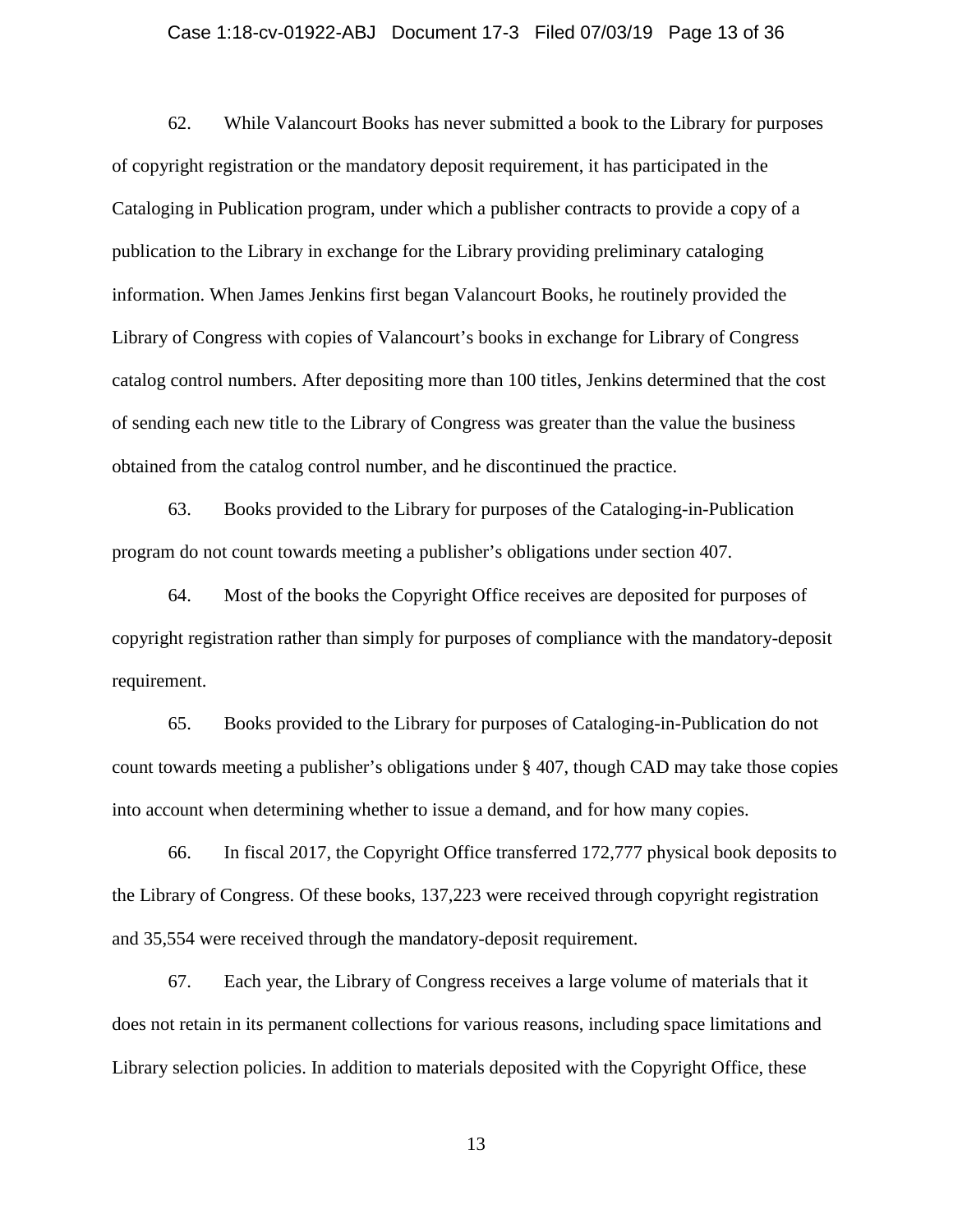#### Case 1:18-cv-01922-ABJ Document 17-3 Filed 07/03/19 Page 14 of 36

include unsolicited gifts, excess Cataloging in Publication books, and books deaccessioned from collections.

68. When the Library of Congress receives books from any source, including the Copyright Office, that it is chooses not to keep in its permanent collection, it processes the books in a series of steps:

- a. First, the Library reviews these materials to see if they are suitable for the Duplicate Materials Exchange Program. In this program, the Library exchanges excess materials with foreign libraries and educational institutions for materials the Library wants to add to its collection. In 2018, the Library exchanged 9,752 books (derived from all sources, not just Copyright Office deposits) through this program.
- b. If materials are not deemed suitable for the Duplicate Materials Exchange Program, they can be made available to domestic nonprofits, libraries, or government entities through the Library's Surplus Books Program. Books made available through this program are kept in a single physical location in Washington, D.C. Qualifying entities wishing to obtain books through the Surplus Books Program (such as schools, public libraries, and museums) must send a representative to that location, where they are free to select any books they want. In 2018, 76,129 books were distributed through the Surplus Books Program.
- c. If books are not claimed through the Surplus Books Program after a certain period, they are destroyed. The Library also destroys books that it deems ineligible or inappropriate for the Exchange or Surplus Books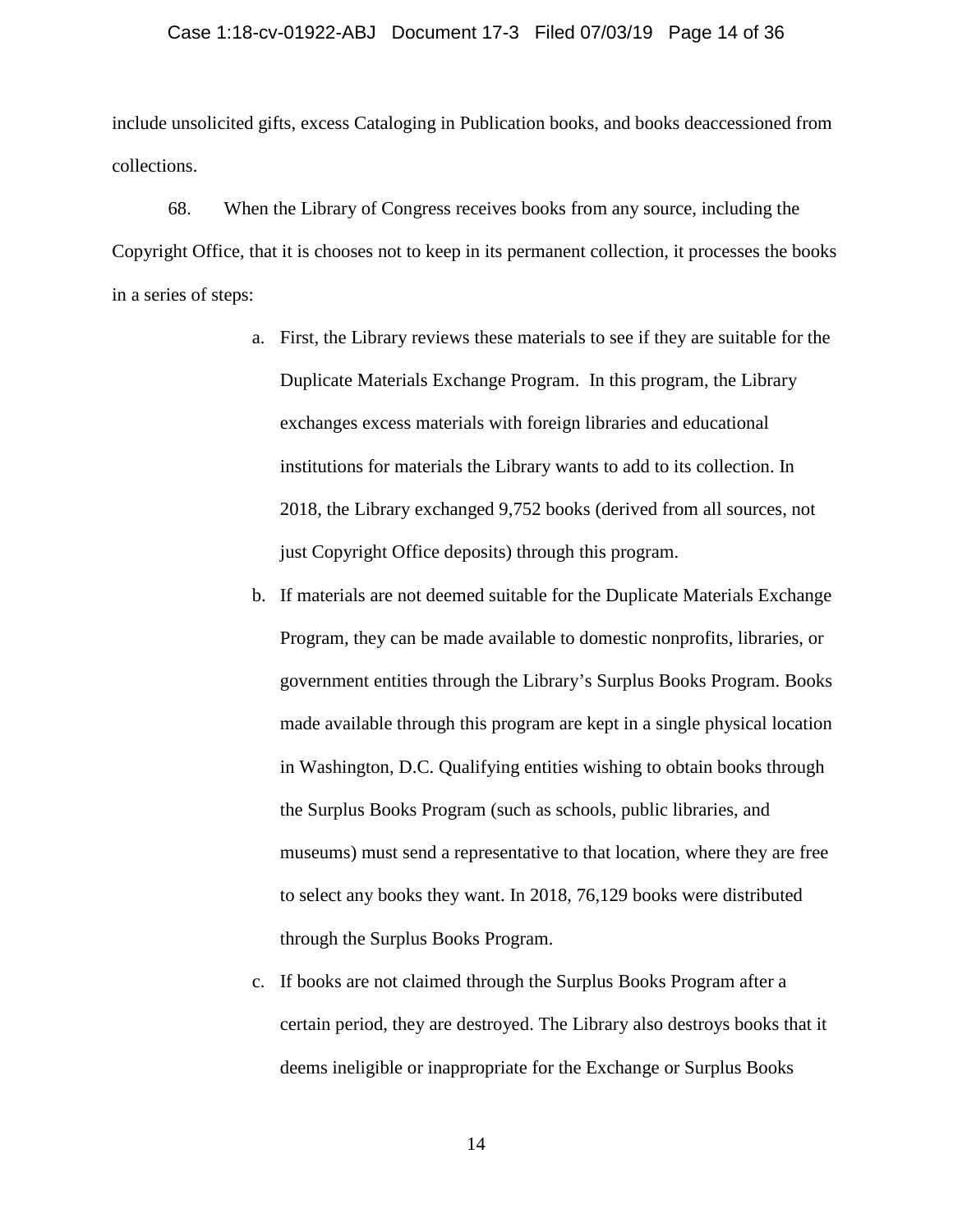#### Case 1:18-cv-01922-ABJ Document 17-3 Filed 07/03/19 Page 15 of 36

Programs, such as pornographic material. The Library does not track how many books are destroyed in a given year.

69. Some of the books disposed of through the above-described process may have been books submitted to the Copyright Office pursuant to section 407, but neither the Library nor the Copyright Office tracks exactly how many. However, books demanded by CAD typically would not be disposed of because such books are requested specifically for the purpose of inclusion in the Library's collections, though books demanded by CAD could be disposed of if, for example, the Library separately acquired (through gift or other means) a copy of the demanded book after the demand was sent.

#### *The Valancourt Demand Letter*

70. In the process of researching publishing activity that might be within scope for demand under § 407, a CAD acquisitions team became aware of Valancourt Books and its publications. The team determined that Valancourt's books were within scope of the Library's Collections Policy Statements and warranted inclusion in the Library's collections due in part to their historical significance.

71. On June 11, 2018, the Copyright Office sent an email to Jenkins at his Valancourt Books email address, a true and correct copy of which is attached as Exhibit A. The email contained two attachments.

72. The first attachment was a letter addressed to Jenkins, from Michael Lind, an Acquisitions Specialist with the Copyright Office, a true and correct copy of which is attached as Exhibit B.

73. The second attachment was a file containing Notices for Mandatory Deposit of Copies for 341 books published by Valancourt. Each Notice requests deposit of one copy of the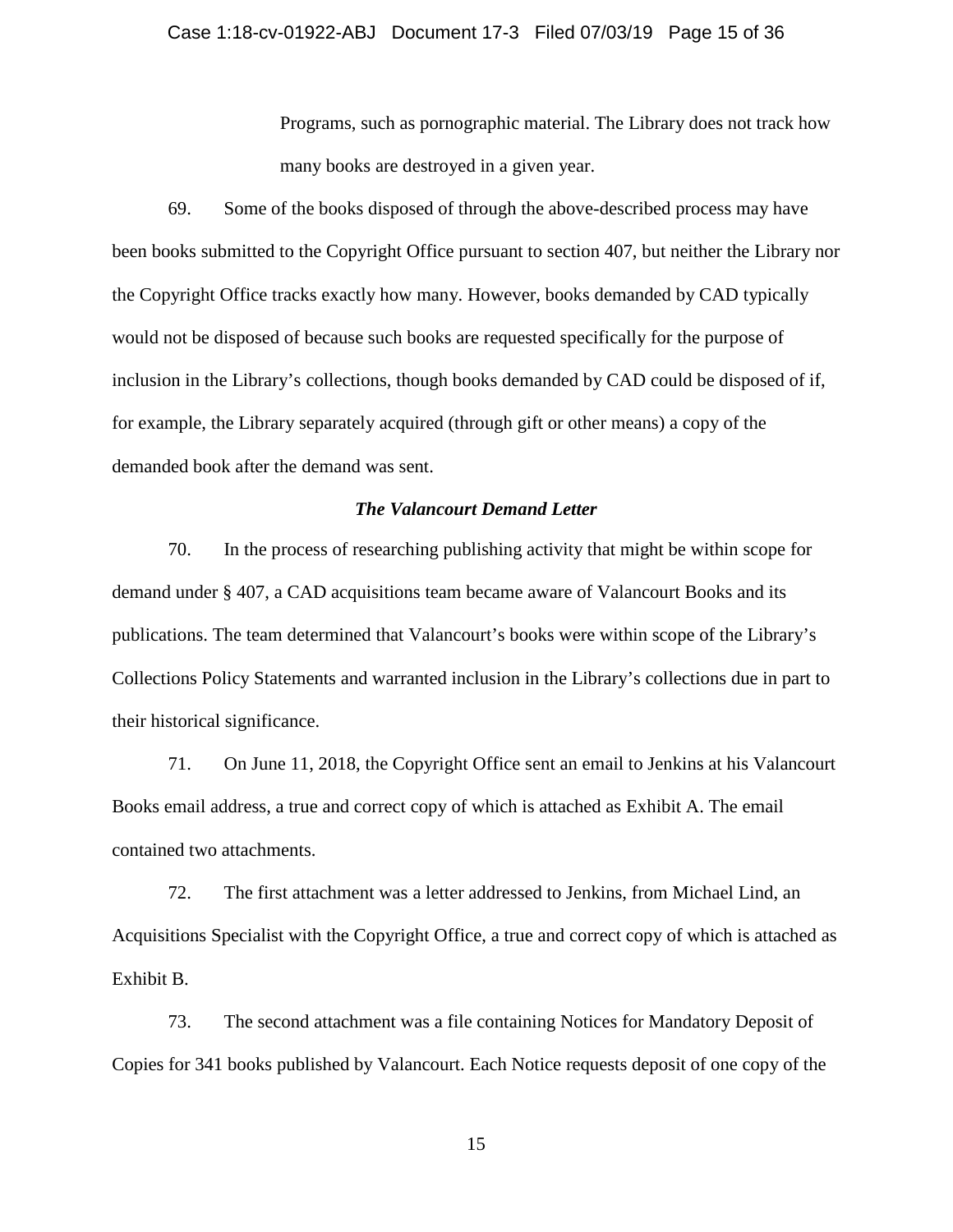#### Case 1:18-cv-01922-ABJ Document 17-3 Filed 07/03/19 Page 16 of 36

listed title. At the bottom of each page is the sentence: "If you cannot supply this item, return this notice with the reason indicated below." A sample Notice is attached hereto as Exhibit C.

74. Although Jenkins was familiar with the copyright registration process, he had been unaware of the existence of the mandatory deposit requirement for all copyrightable materials, whether registered or not.

75. As a small, print-on-demand publisher, Valancourt does not typically maintain physical copies of its books, and it does not have a distributor. Instead, Valancourt uses Lightning Source, a print-on-demand service that fills orders on an as-needed basis. Valancourt only has hard copies of books available on rare occasions for specific purposes such as books printed for the purpose of exhibition at a conference or convention.

76. Jenkins replied to the Copyright Office's email on June 12, 2018. A true and correct copy of this response is attached as Exhibit D.

77. After receiving Jenkins's email, CAD consulted publicly available online sources in an effort to limit the demand to books containing newly added material.

78. On August 9, 2018, the Copyright Office replied to Jenkins's email. A true and correct copy of this response is attached as Exhibit E.

79. The Copyright Office's August 9, 2018, email had two attachments: a new demand letter, a true and correct copy of which is attached as Exhibit F, and a new PDF file containing Notices for Mandatory Deposit of Copies, a sample Notice from which is attached as Exhibit G. The new Notices identified only 240 books rather than the 341 books initially demanded.

80. The parties engaged in no further communication until the complaint in this case was filed on August 16, 2018.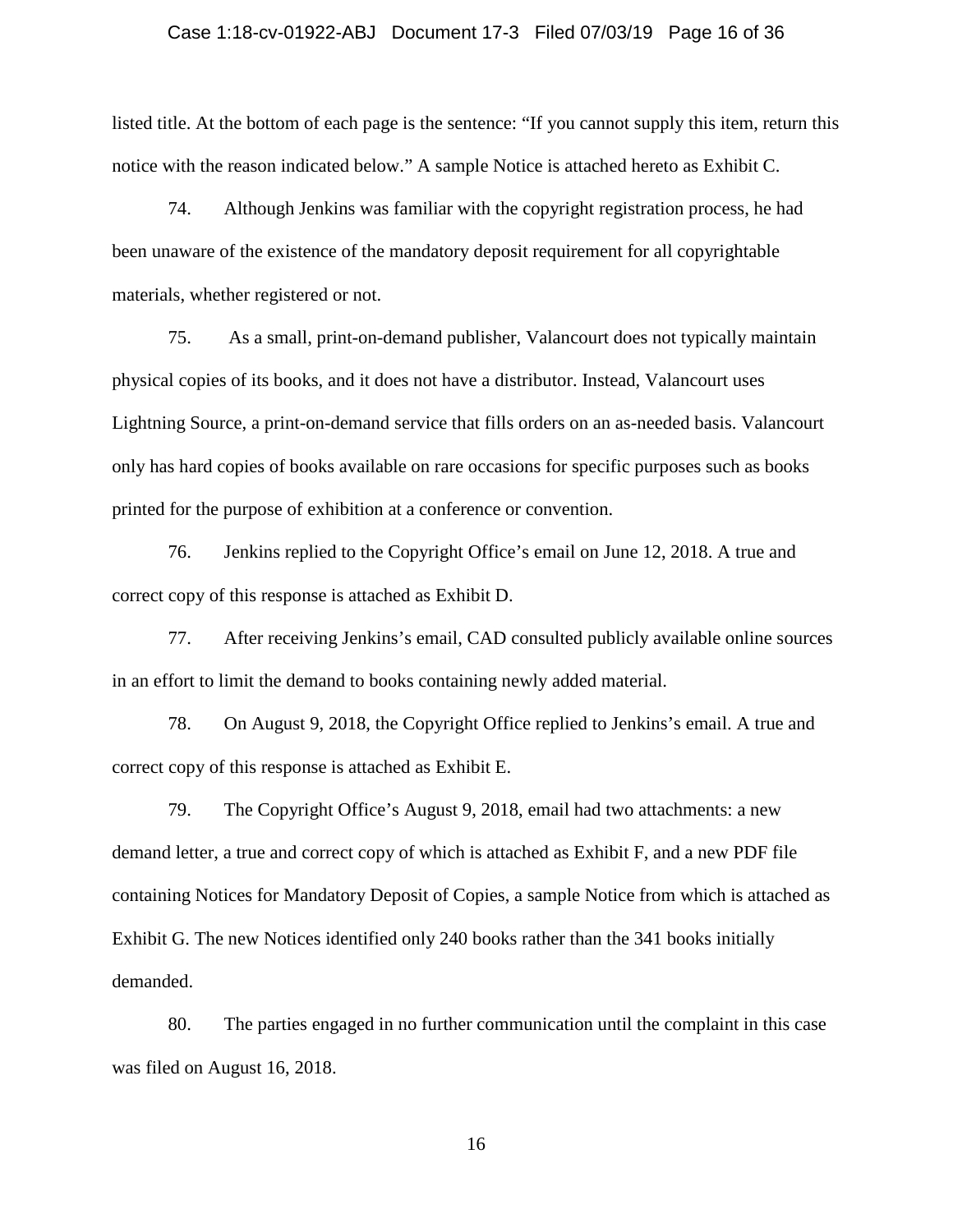#### Case 1:18-cv-01922-ABJ Document 17-3 Filed 07/03/19 Page 17 of 36

81. After this lawsuit was filed, the parties agreed to voluntarily toll the enforcement of the demand letter, including the accrual of any associated fines, during the pendency of litigation. That agreement remains in force, and Valancourt has to date neither complied with the Copyright Office's demands nor become subject to any fines. The Copyright Office has not referred Valancourt's case to the Department of Justice for enforcement of any fines under section 407.

Respectfully submitted,

/s/ Robert J. McNamara

Robert J. McNamara Jeffrey Redfern INSTITUTE FOR JUSTICE 901 North Glebe Road, Suite 900 Arlington, Virginia 22203 Tel: (703) 682-9320 Fax: (703) 682-9321 Email: [rmcnamara@ij.org](mailto:rmcnamara@ij.org) *Attorney of Record for Valancourt Books, LLC*

JOSEPH H. HUNT Assistant Attorney General

ERIC WOMACK Assistant Branch Director

JESSIE K. LIU United States Attorney

 /s/ Daniel Riess DANIEL RIESS (Texas Bar No. 24037359) Trial Attorney United States Department of Justice Civil Division, Federal Programs Branch 1100 L. Street, N.W. Washington, D.C. 20005 Tel: (202) 353-3098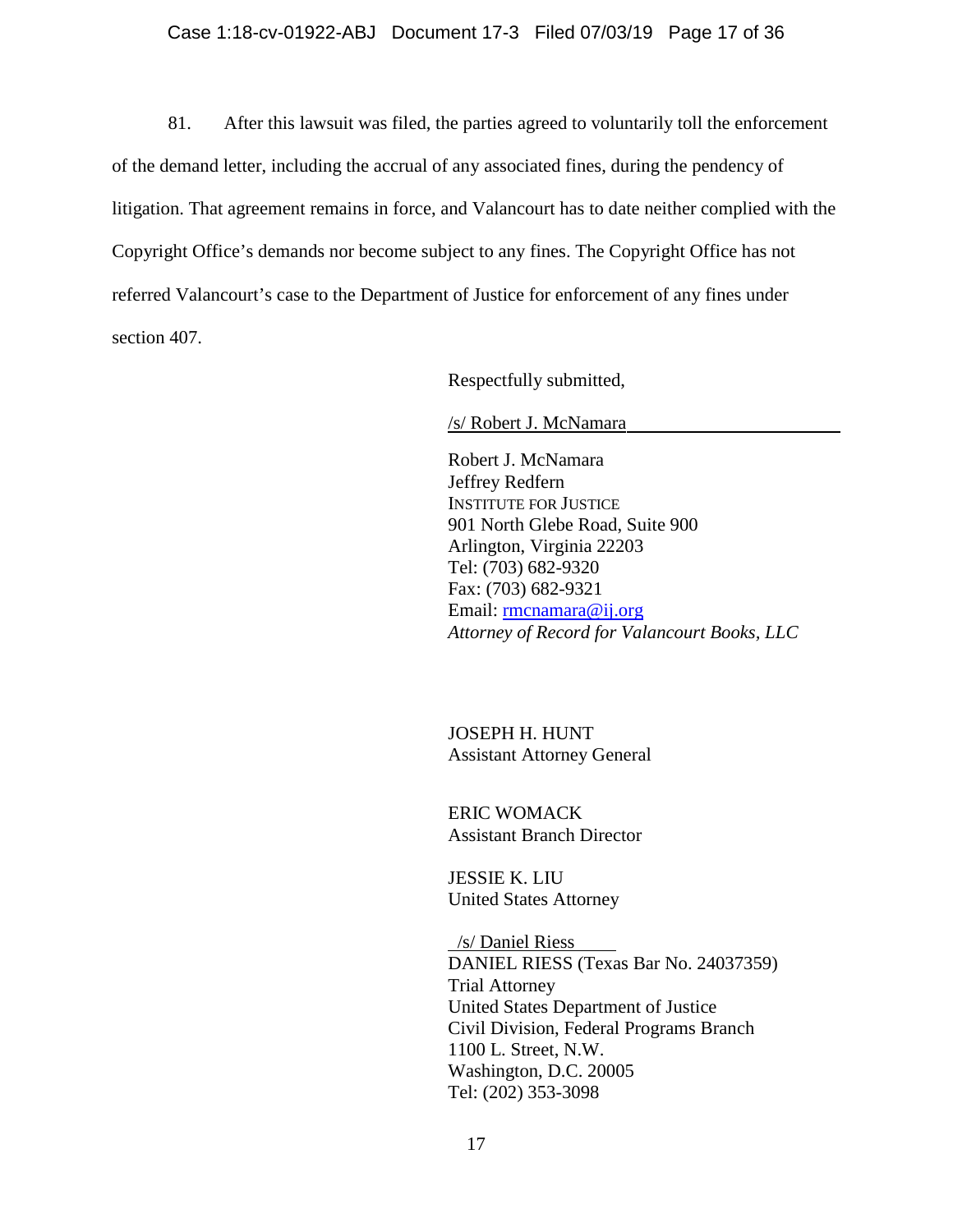Fax: (202) 616-8460 [Daniel.Riess@usdoj.gov](mailto:Daniel.Riess@usdoj.gov) *Attorneys of Record for Defendants*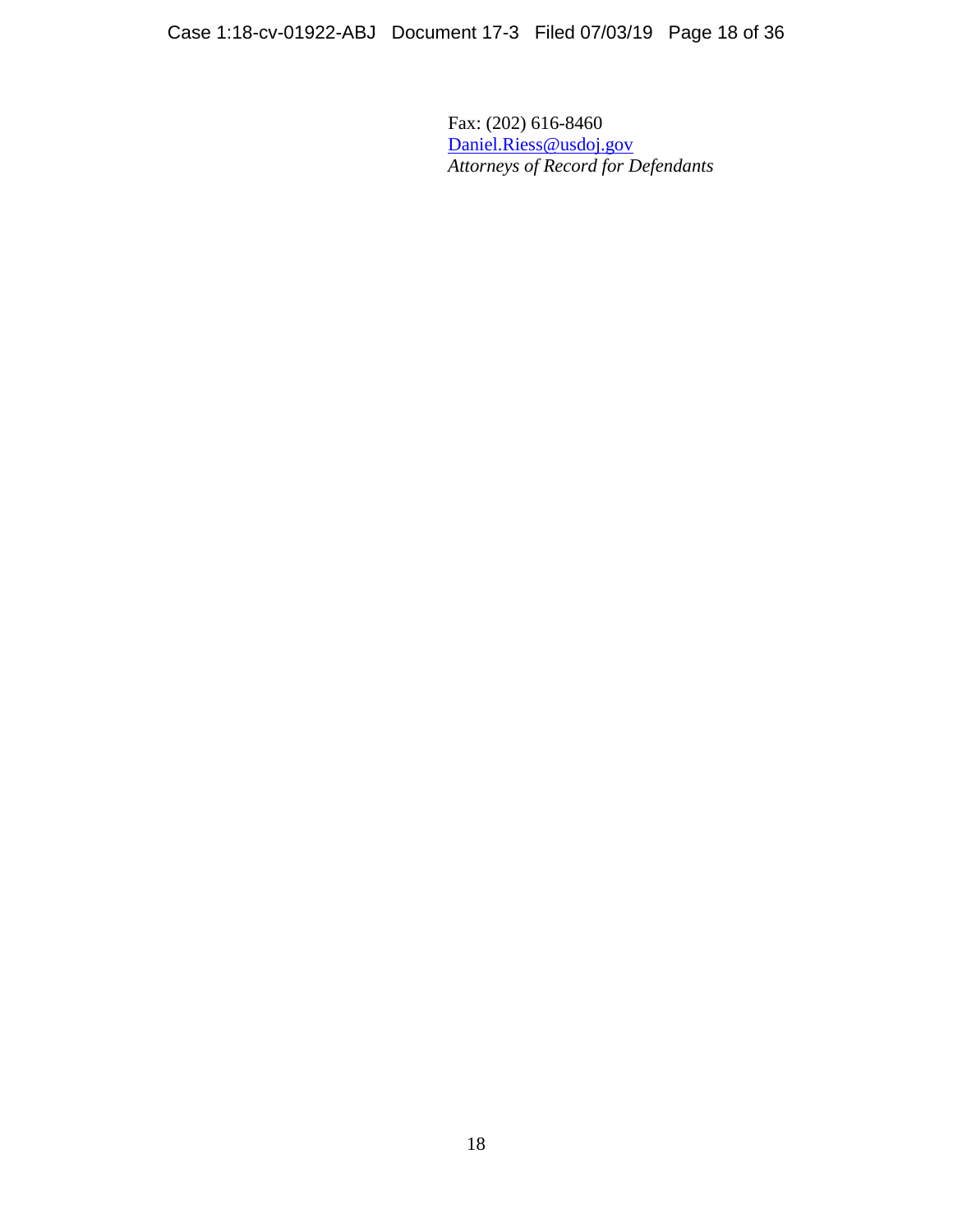# EXHIBIT A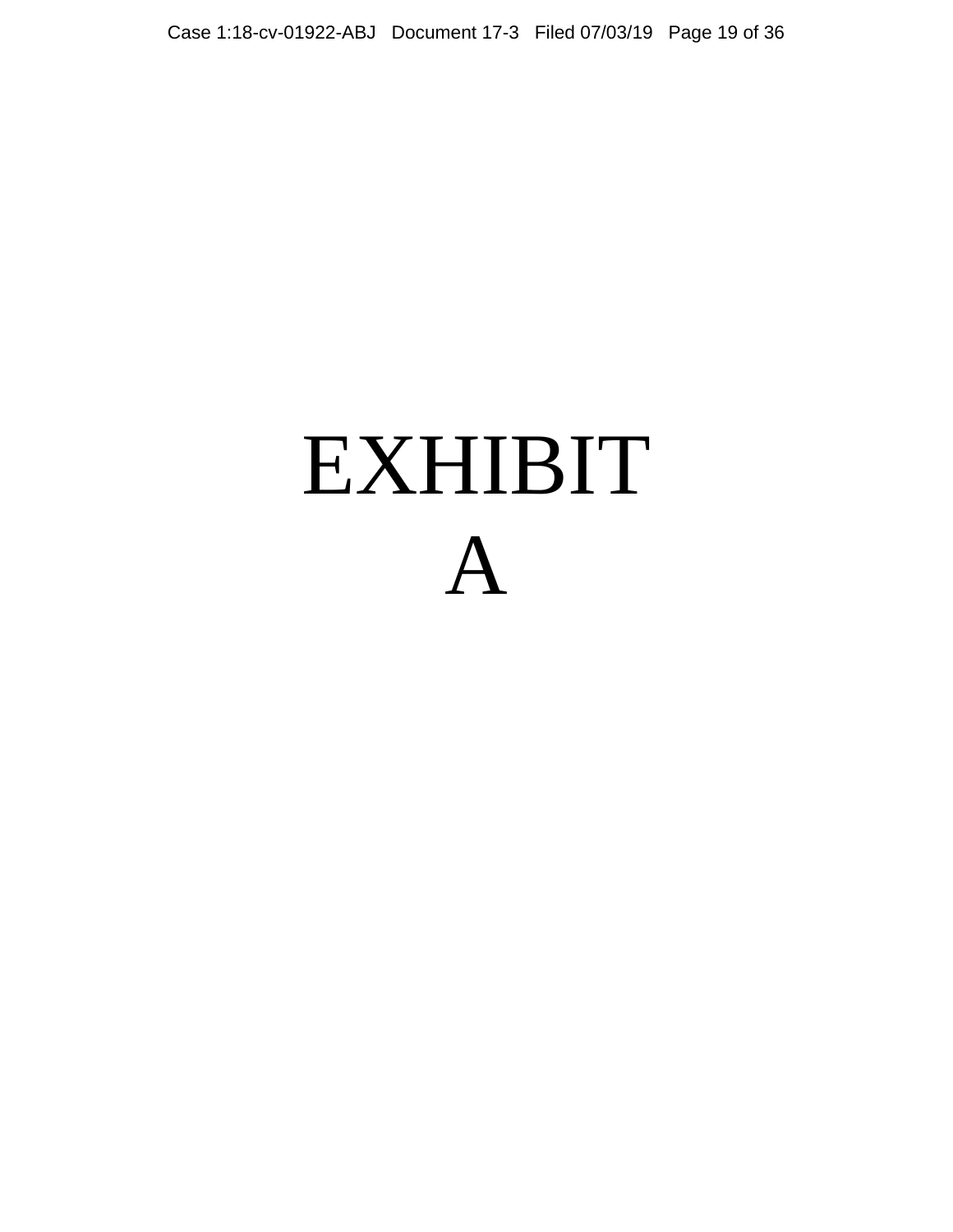## Case 1:18-cv-01922-ABJ Document 17-3 Filed 07/03/19 Page 20 of 36

| Subject: | Copyright Mandatory Deposit Request of Case#1-6614928581 |
|----------|----------------------------------------------------------|
| From:    | Coles, Angela (adua@copyright.gov)                       |
| To:      | jjenkins@valancourtbooks.com;                            |
| Cc:      | gothic@valancourtbooks.com;                              |
| Date:    | Monday, June 11, 2018 4:43 PM                            |

Copyright Mandatory Deposit Request of Case#

Dear Mr. Jenkins,

Please view the attached files.

For more information about Copyright Mandatory Deposits, please click on the following links:

<https://www.copyright.gov/circs/circ01.pdf>

<https://www.copyright.gov/circs/circ07b.pdf>

<https://www.copyright.gov/circs/circ07c.pdf>

<https://www.copyright.gov/circs/circ07d.pdf>

<https://www.copyright.gov/circs/circ02.pdf>

**Please send the deposits to the following address:**

**Michael Lind Library of Congress ATTN: Copyright Acquisitions Division-CAD/AD 101 Independence Avenue SE Washington, DC 20559-6601**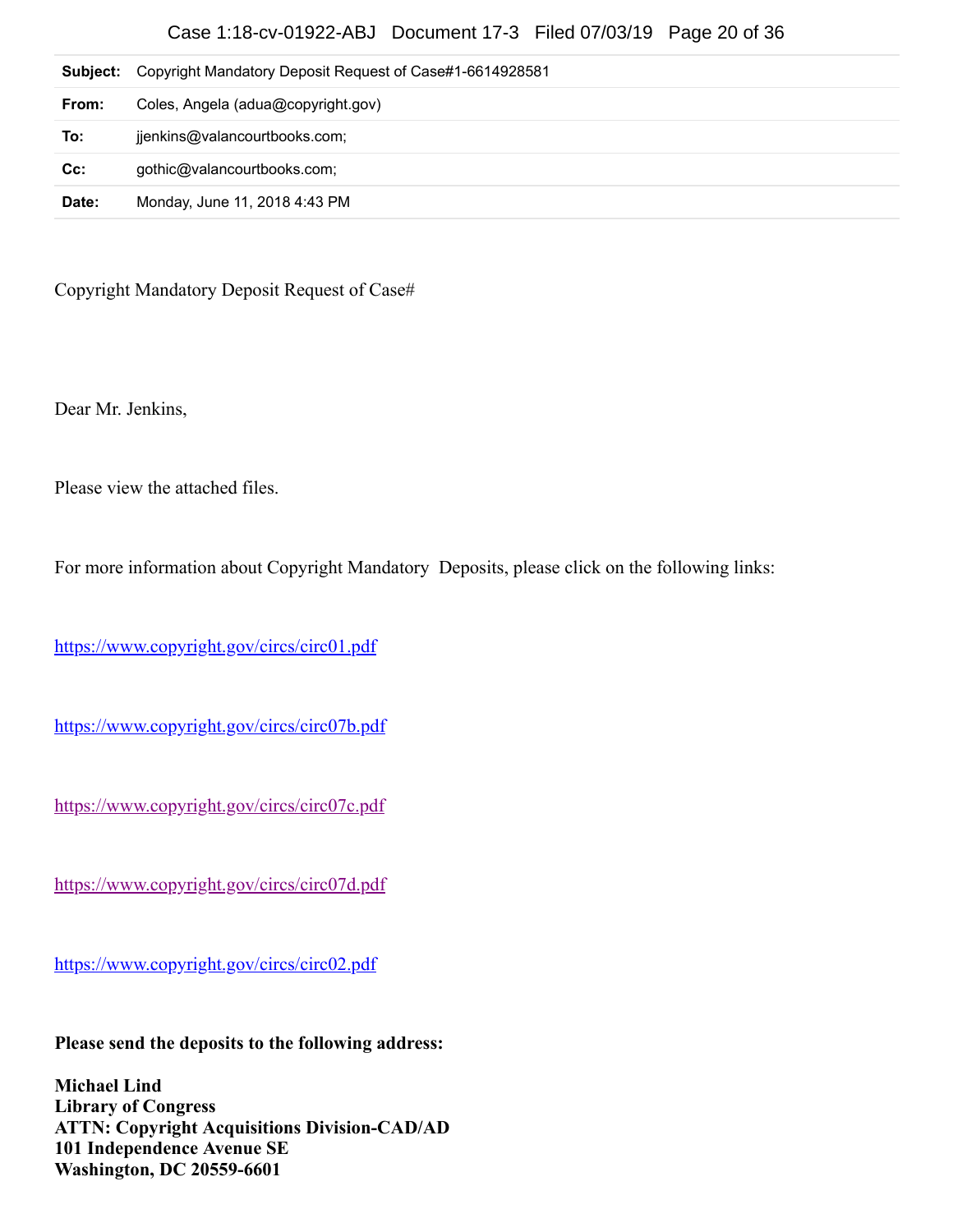### Case 1:18-cv-01922-ABJ Document 17-3 Filed 07/03/19 Page 21 of 36

# **To avoid misrouting, a copy of the notice must be returned with your deposit/package.**

## **Please send me a tracking number as soon as you ship the package.**

Please do not hesitate to contact me if you need further assistance.

Thank you,

Sincerely,

**Angela Coles**

Acquisitions Assistant, Copyright Acquisitions Division

U.S. Copyright Office

LM-526

[adua@copyright.gov](mailto:adua@copyright.gov)

Tel: 202-707-4591

Fax: 202-707-4435

## **Attachments**

- FirstMandatoryDepositLetter\_MONOS AND SHEET MUSIC.pdf of Case#1-6614928581.pdf (204.75KB)
- FirstMandatoryDepositNotice.pdf of Case#1-6614928581.pdf (12.47MB)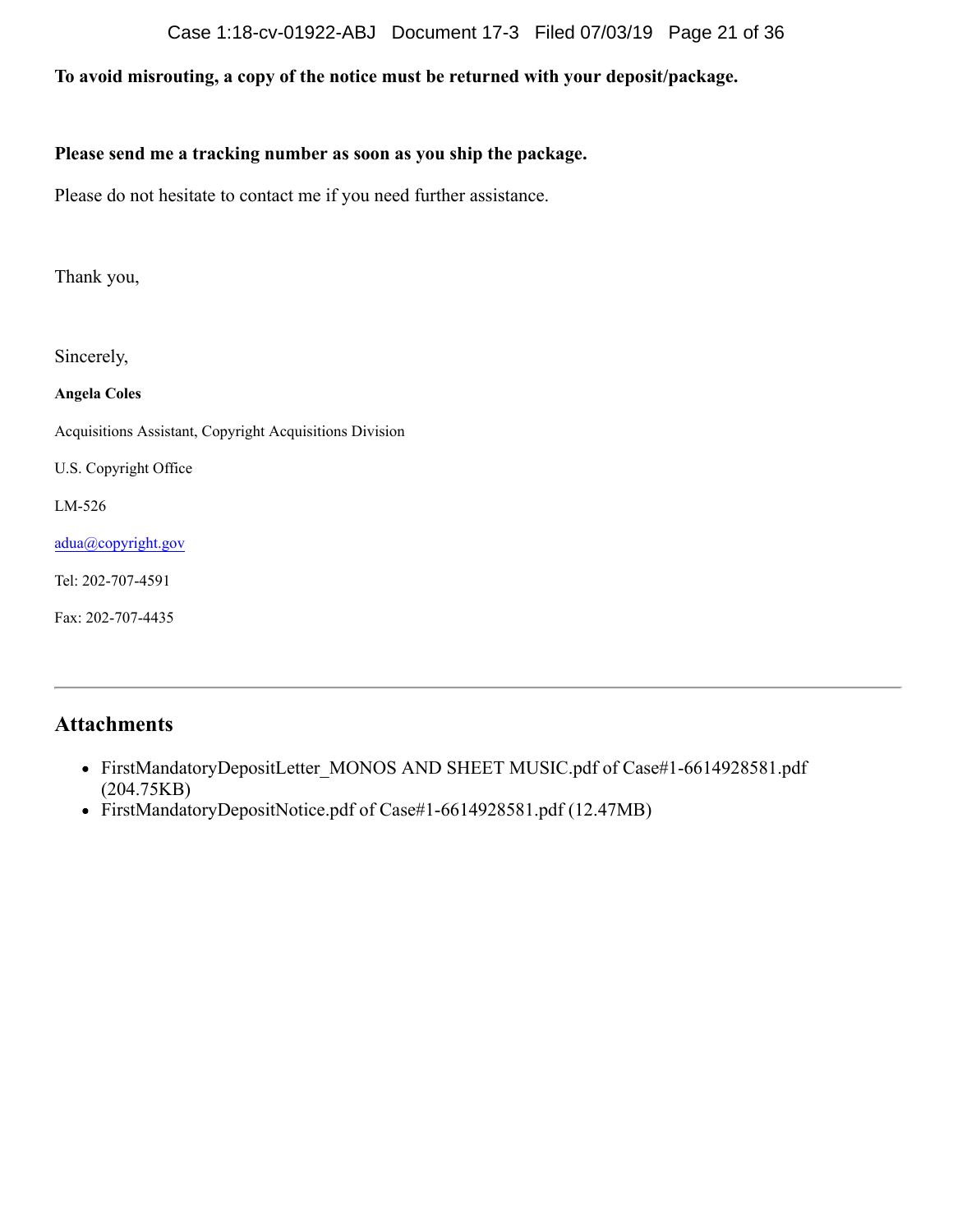# EXHIBIT B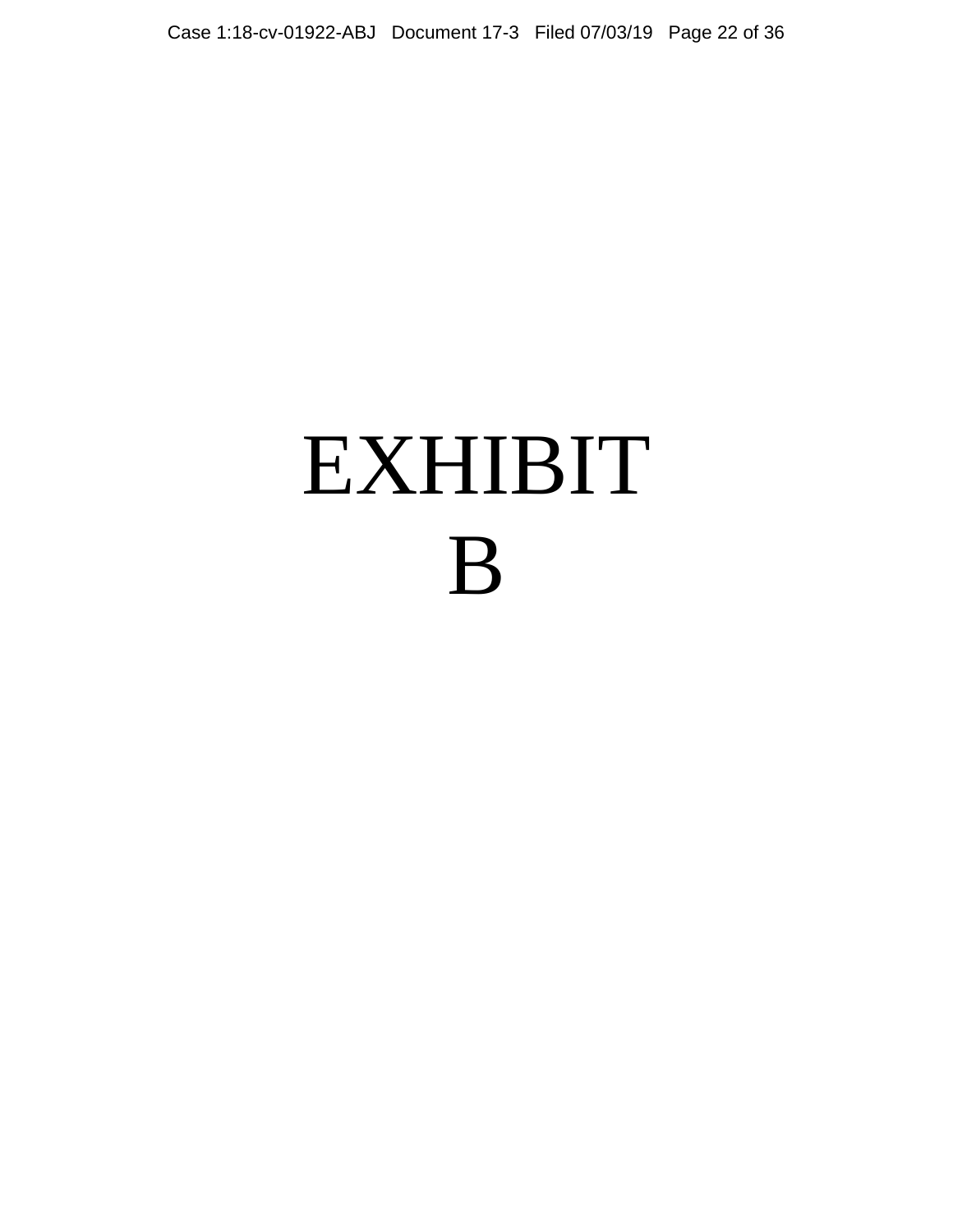

**United States Copyright Office**

**CAD**

Library of Congress · 101 Independence Avenue SE · Washington DC 20559-6000 · www.copyright.gov

## **NOTICE FOR MANDATORY DEPOSIT OF COPIES**

June 11, 2018

Valancourt Books Attn: James Jenkins PO Box 17642 Richmond, VA 23226 United States

Dear Mr. Jenkins:

This document constitutes written demand for the required deposit, under section 407 of the copyright law (17 U.S.C.), of one complete copy (unless otherwise noted) of the best edition of the work(s) cited on the attached deposit notice(s), for the use or disposition of the Library of Congress.

For all works published in the United States under copyright protection, section 407 of the copyright law (17 U.S.C.) obligates the owner of copyright or of the exclusive right of publication/distribution in the work to make the required deposit within three months of publication. Under Federal Regulation 37 CFR 202, the requirement for most classes of literary works (monographs) and sheet music is one copy, although the Copyright Office may demand two copies if the Library deems it necessary, and retains the right to demand a second copy at a later date if one only copy is received. The Register of Copyrights may make written claim for either one or two copies any time after publication. **Please consult individual notice sheet(s) for number of copies required for each title at this time.** The obligation to deposit published works under copyright protection exists regardless of whether copyright registration is sought.

To comply with this Notice and facilitate processing, please send the required copies of the best edition for each title and **enclose the corresponding deposit notices inside each shipment**. You must make the required deposit by the **Statutory Deadline Date of September 9, 2018.** Failure to comply will make you liable to the following penalties prescribed by the copyright law: (1) a fine of up to \$250 per work, and (2) the total retail price of the copies demanded. Willful and repeated failure to comply could incur an additional fine of \$2,500. If any of the works demanded have not been offered for sale in the United States, or if you are not the owner of copyright or of the exclusive right of publication/distribution, please notify me immediately.

This letter also serves as a reminder that under section 407 of the copyright law you must deposit one copy of each work within three months of publication in the United States. In the future, we encourage you to establish a regular procedure of sending one copy of each work immediately after publication to the Copyright Office. Please se[e www.copyright.gov/mandatory](http://www.copyright.gov/mandatory) for more information. You may also want to consider the additional benefits of copyright registration.

We appreciate your cooperation in complying with the deposit requirement of the law and in helping to enrich the collections of the Library of Congress. **If you have any questions, feel free to contact me.**

 $CZ$ 

Michael Lind Acquisitions Specialist Copyright Acquisitions Division Phone: (202) 707-1816; Fax: (202) 707-4435 Email: mlind@loc.gov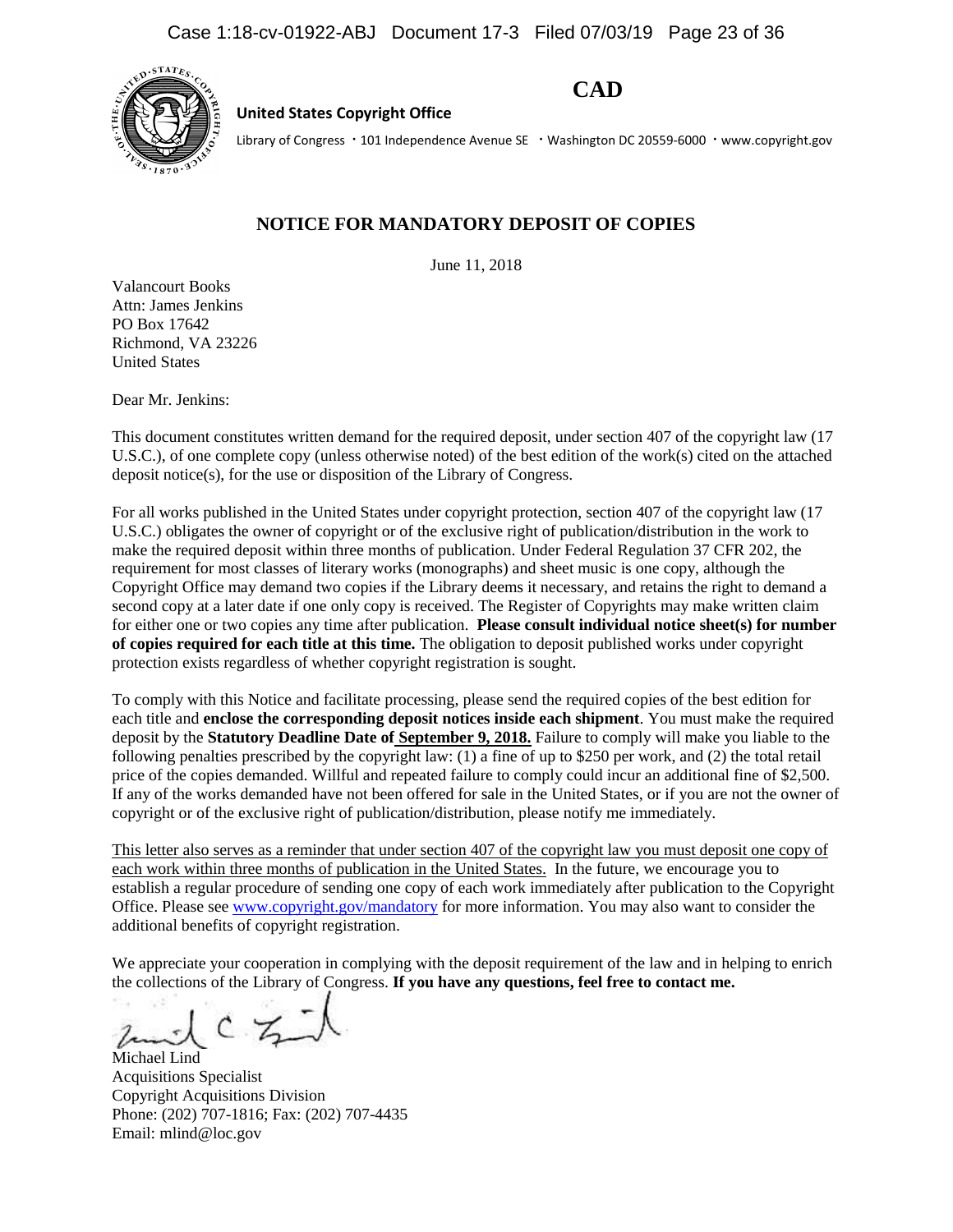# EXHIBIT C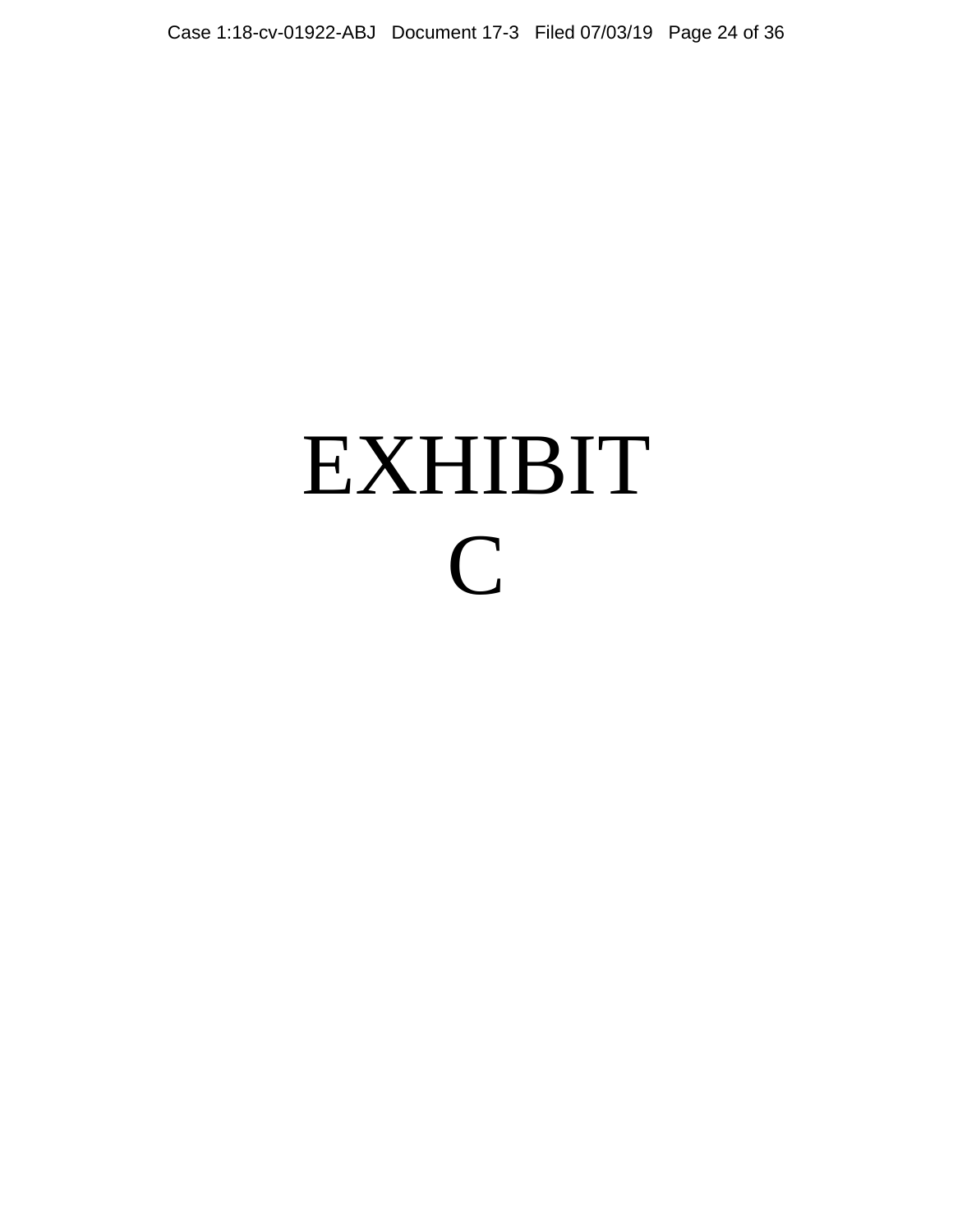**CAD** 



**United States Copyright Office** Library of Congress · 101 Independence Avenue SE · Washington, DC 20559-6000 · www.copyright.gov

## NOTICE FOR MANDATORY DEPOSIT OF COPIES

Date: June 11, 2018 Service Request No: 1-6466294472 **Statutory Deadline Date: September 9, 2018** 



| <b>Number of Copies:</b><br>Title: | The Veiled Picture; or, The Mysteries of Gorgono<br>/ Ann Radcliffe, Edited by Jack G. Voller                                    |
|------------------------------------|----------------------------------------------------------------------------------------------------------------------------------|
| Imprint:                           | Richmond, VA: Valancourt Books<br>. 2006                                                                                         |
| <b>ISBN:</b>                       | 9780977784189                                                                                                                    |
| Instructions:                      | Please send 1 complete copy of the best edition. For assistance,<br>please contact Michael Lind at 202-707-1816 or mlind@loc.gov |

Shipping Instructions: To avoid misrouting, a copy of this notice must be returned with your deposit.

US Postal Service Mail Only (and only for packages no larger than 12"X18"X4") use this address:

Private carriers (FedEx, UPS, etc.) and for any package larger than 12"X18"X4" whether USPS or private carrier, use this address:

Copyright Acquisitions Division (CAD) P.O.Box 71480 Washington, DC 20024-1480

Library of Congress Copyright Office CAD/AD 101 Independence Ave, SE Washington, D.C. 20559-6601

Packaging: If you send an audiotape, videotape, CD, CD-ROM, DVD use a box rather than a soft container to avoid damage in the mail screening process.

If you cannot supply this item, return this notice with the reason indicated below. Fax: 202-707-4435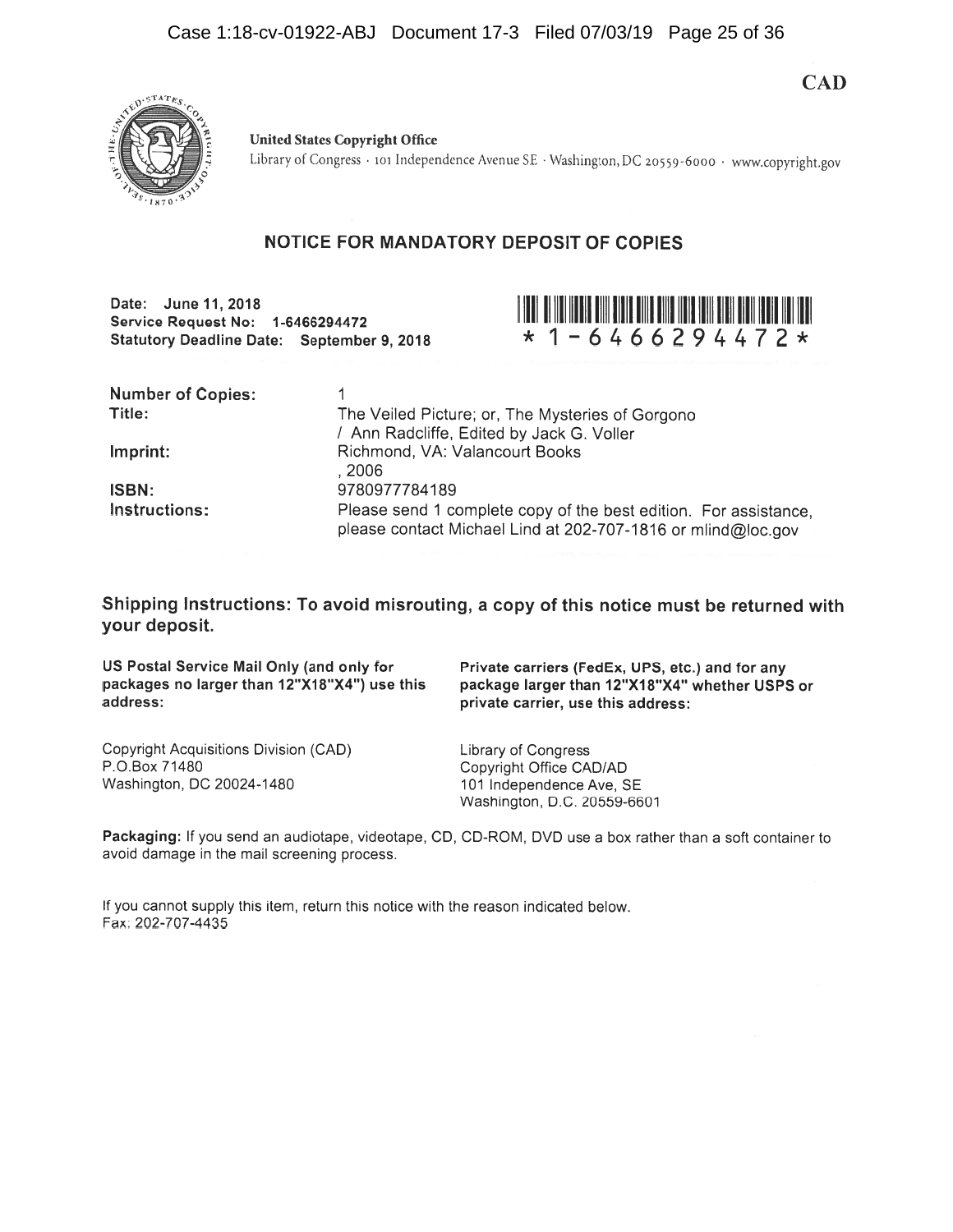# EXHIBIT D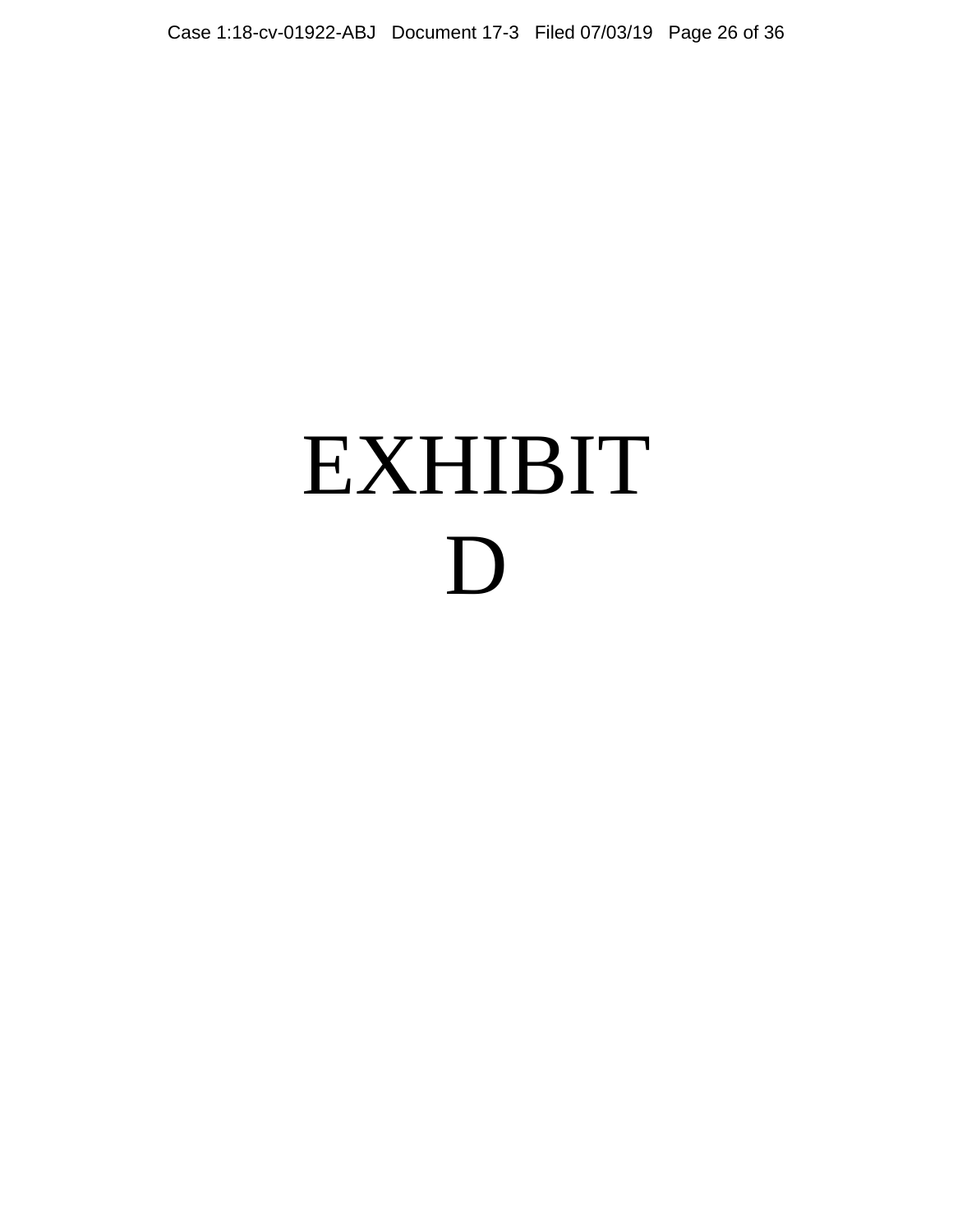Case 1:18-cv-01922-ABJ Document 17-3 Filed 07/03/19 Page 27 of 36

|       | <b>Subject:</b> Re: Copyright Mandatory Deposit Request of Case#1-6614928581 |
|-------|------------------------------------------------------------------------------|
| From: | James D. Jenkins (jienkins@valancourtbooks.com)                              |
| To:   | adua@copyright.gov;                                                          |
| Date: | Tuesday, June 12, 2018 10:58 AM                                              |

Dear Angela,

Valancourt Books is a very small publisher (essentially a one-person operation), publishing print-ondemand reprints of old books, many of them in the public domain, and the rest previously published and registered and deposited with the Copyright Office when first published by their original publisher. And many of the books specified in your demand notice have previously been supplied by us to the Library of Congress in connection with the Cataloging-in-Publication program.

We keep no copies of our books on hand, and I estimate that to comply with your demand and print and ship to you 341 books would cost us in excess of \$2,500, an onerous and unreasonably burdensome sum for a small operation such as this one. I should note that the majority of these books are lucky to sell in the neighborhood of 100 copies each, meaning that we are not making a great deal of money on them and that a \$2,500 expense is one we can ill afford. And we can afford an \$85,000 fine, of course, still less.

I would ask that you please withdraw your demand for free copies of these books. I of course support the laudable goal of preserving books and knowledge, and would be happy to sell copies of any of these titles to the Library of Congress at our cost with no markup, if that would help.

Best regards,

James D. Jenkins Publisher & Editor Valancourt Books [http://www.valancourtbooks.com](http://www.valancourtbooks.com/) (804) 873-8528

From: "Coles, Angela" <adua@copyright.gov> **To:** "jjenkins@valancourtbooks.com" <jjenkins@valancourtbooks.com> **Cc:** "gothic@valancourtbooks.com" <gothic@valancourtbooks.com> **Sent:** Monday, June 11, 2018 4:43 PM **Subject:** Copyright Mandatory Deposit Request of Case#1-6614928581

Copyright Mandatory Deposit Request of Case#

Dear Mr. Jenkins,

Please view the attached files.

For more information about Copyright Mandatory Deposits, please click on the following links:

<https://www.copyright.gov/circs/circ01.pdf>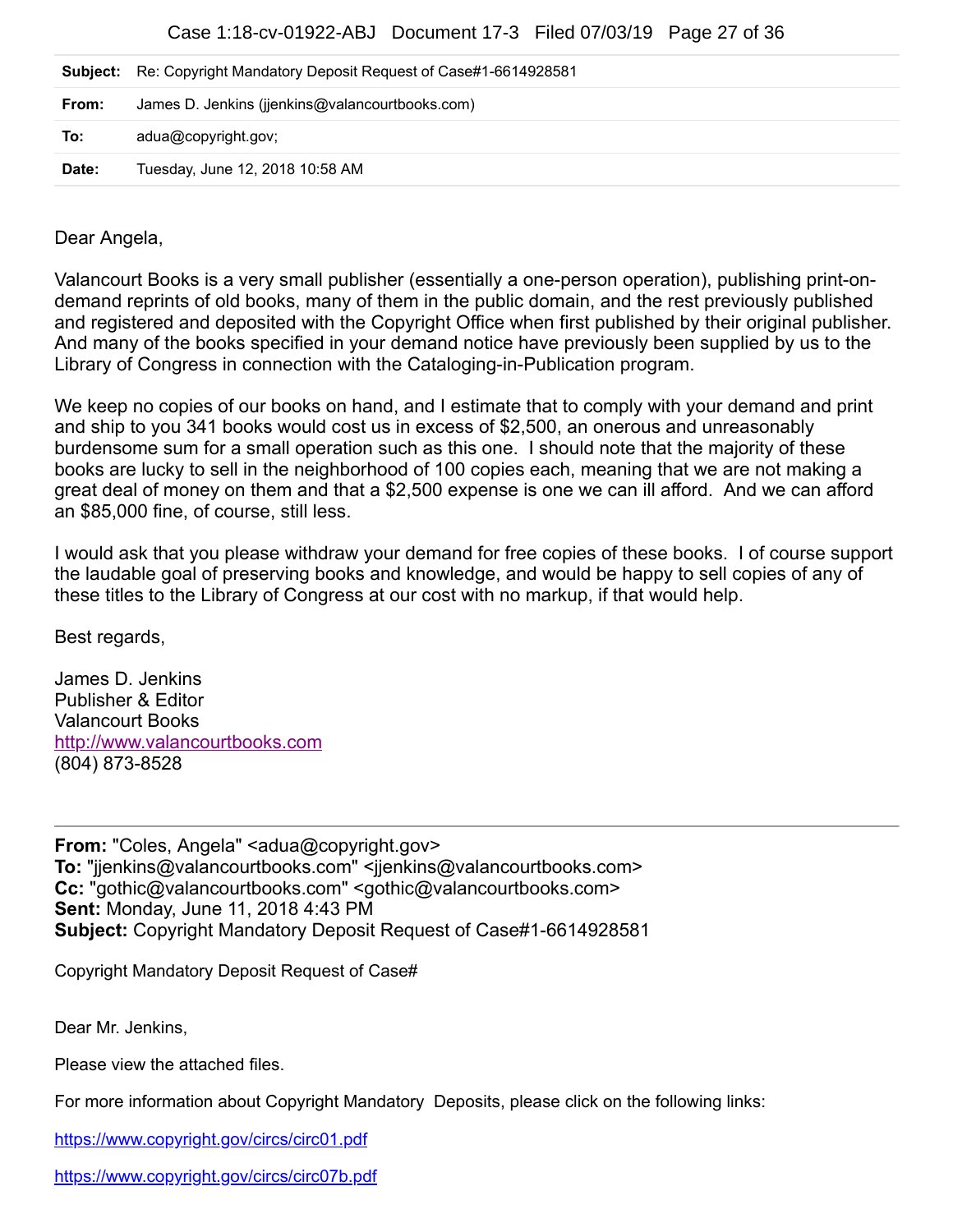<https://www.copyright.gov/circs/circ07c.pdf>

<https://www.copyright.gov/circs/circ07d.pdf>

<https://www.copyright.gov/circs/circ02.pdf>

**Please send the deposits to the following address:**

**Michael Lind Library of Congress ATTN: Copyright Acquisitions Division-CAD/AD 101 Independence Avenue SE Washington, DC 20559-6601**

**To avoid misrouting, a copy of the notice must be returned with your deposit/package.**

### **Please send me a tracking number as soon as you ship the package.**

Please do not hesitate to contact me if you need further assistance.

Thank you,

Sincerely, **Angela Coles** Acquisitions Assistant, Copyright Acquisitions Division U.S. Copyright Office LM-526 [adua@copyright.gov](mailto:adua@copyright.gov) Tel: 202-707-4591 Fax: 202-707-4435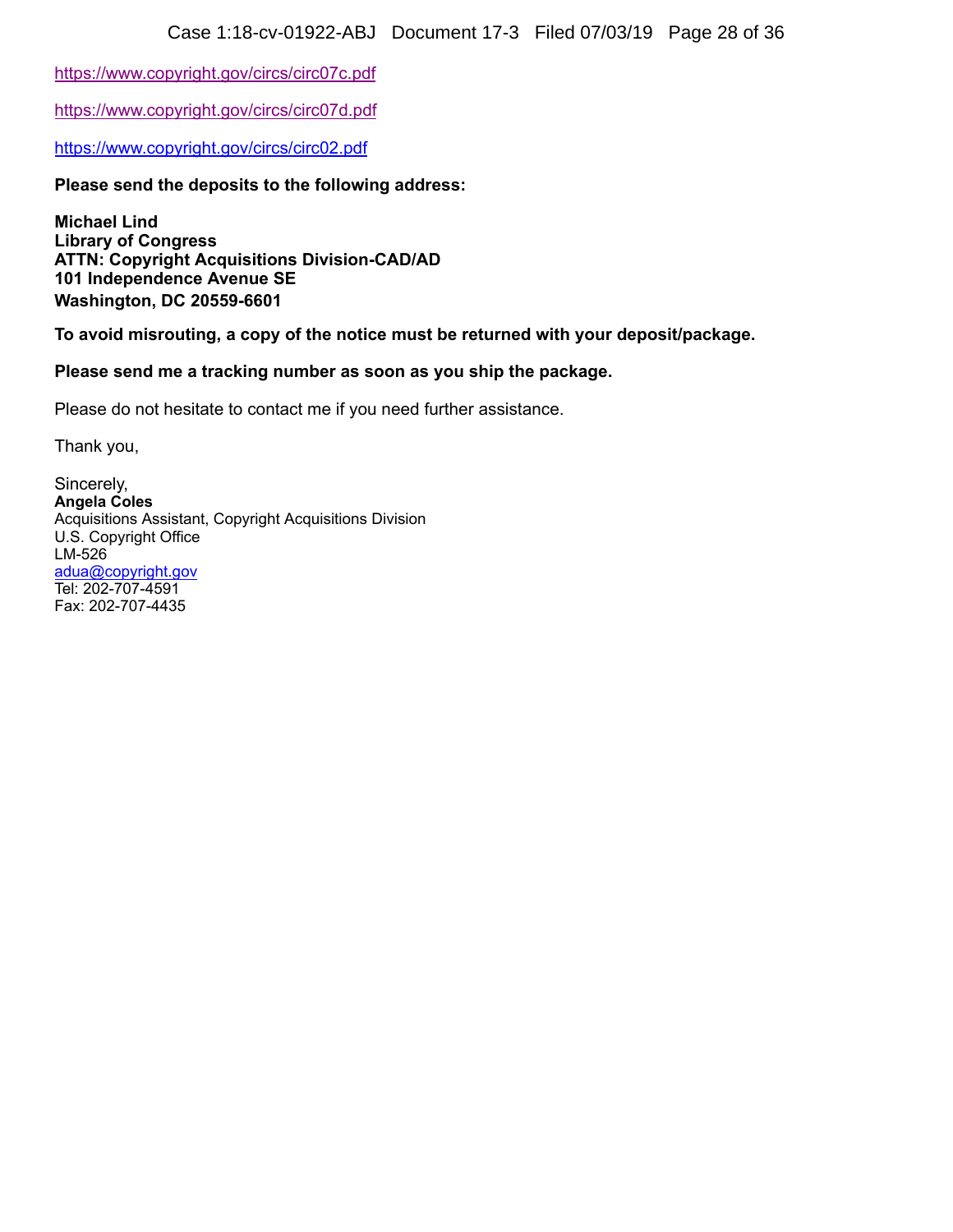# EXHIBIT E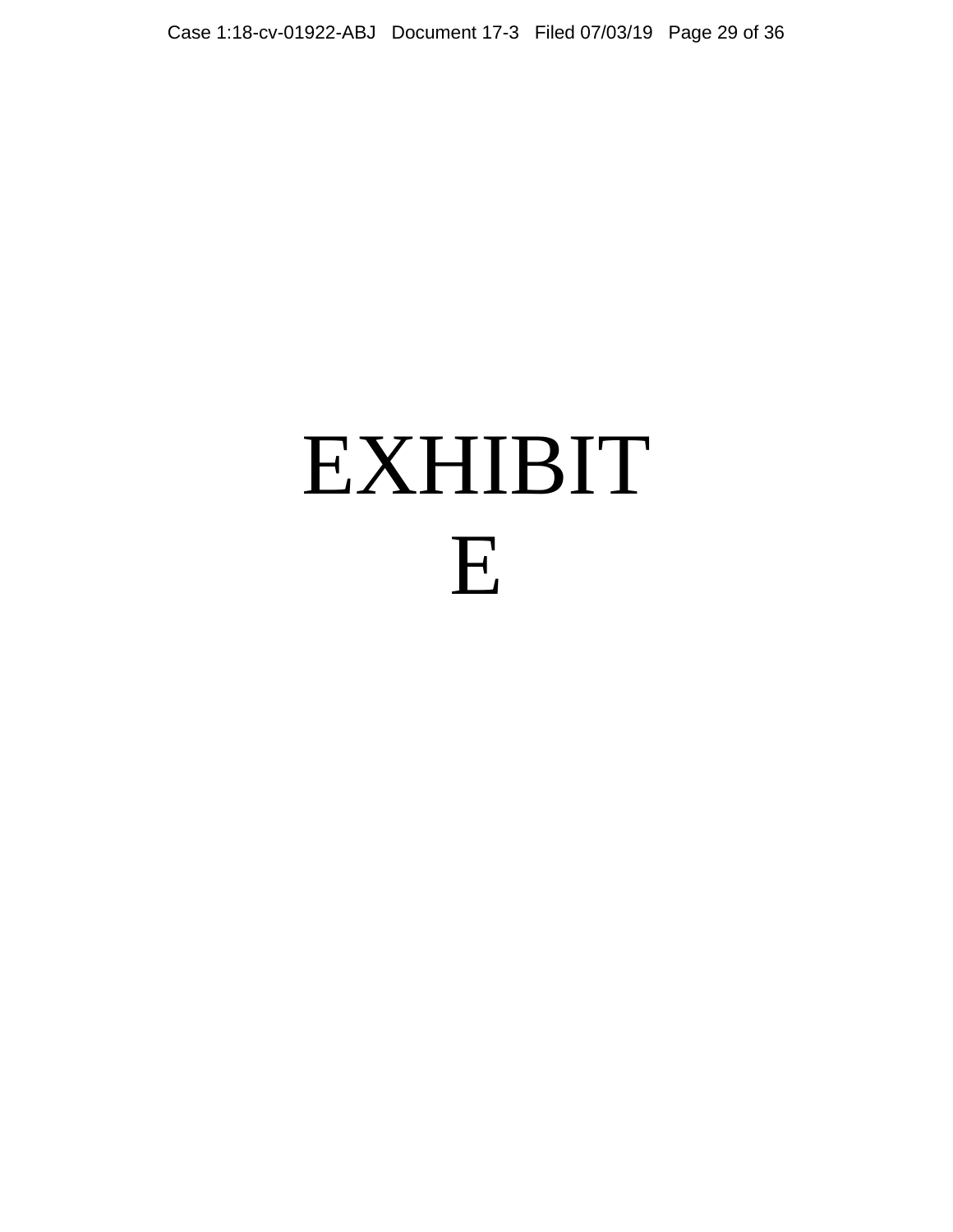| From:               | Coles, Angela                                                              |
|---------------------|----------------------------------------------------------------------------|
| Sent:               | Thursday, August 09, 2018 4:24 PM                                          |
| To:                 | jjenkins@valancourtbooks.com                                               |
| Subject:            | Copyright Mandatory Deposit Request of Case#1-6614928581 (Revised)         |
| <b>Attachments:</b> | FirstMandatoryDepositLetter_MONOS AND SHEET MUSIC.pdf of Case#             |
|                     | 1-6614928581.pdf; FirstMandatoryDepositNotice.pdf of Case#1-6614928581.pdf |

Dear Mr. Jenkins,

**CONTRACTOR** 

Thank you for your response to my request, Mr. Jenkins. I carefully reviewed and performed further searches on these titles and as you stated many of them are in the public domain, some were previously registered and deposited in the Copyright Office; however, many of your titles are reprints with new introductions, new materials, edits…these are considered to be new intellectual property and are therefore copyrightable materials subjected to Copyright Mandatory request/demand.

You also mentioned that many of the books specified in my request or demand notice have been previously supplied your company to the Library of Congress in connection with the Cataloging-in Publication program. CIP is different from Mandatory deposit; CIP produces a prepublication catalog record in exchange for a copy of the published work. The copy that is used to fulfill the CIP requirement does not fulfill the Mandatory Deposit requirement of the copyright law.

In light of some of the information you stated in your email I have eliminated some titles from the previous list, but there are titles on the list that are still subjected to Copyright Mandatory Deposit.

Please view the attached file (Deposit Notice) for the revised list.

For more information about Copyright Mandatory Deposits, please click on the following links:

https://www.copyright.gov/circs/circ01.pdf

https://www.copyright.gov/circs/circ07b.pdf

https://www.copyright.gov/circs/circ07c.pdf

https://www.copyright.gov/circs/circ07d.pdf

https://www.copyright.gov/circs/circ02.pdf

**Please send the deposits to the following address:**

**Michael Lind Library of Congress ATTN: Copyright Acquisitions Division‐CAD/AD 101 Independence Avenue SE Washington, DC 20559‐6601**

**To avoid misrouting, a copy of the notice must be returned with your deposit/package.**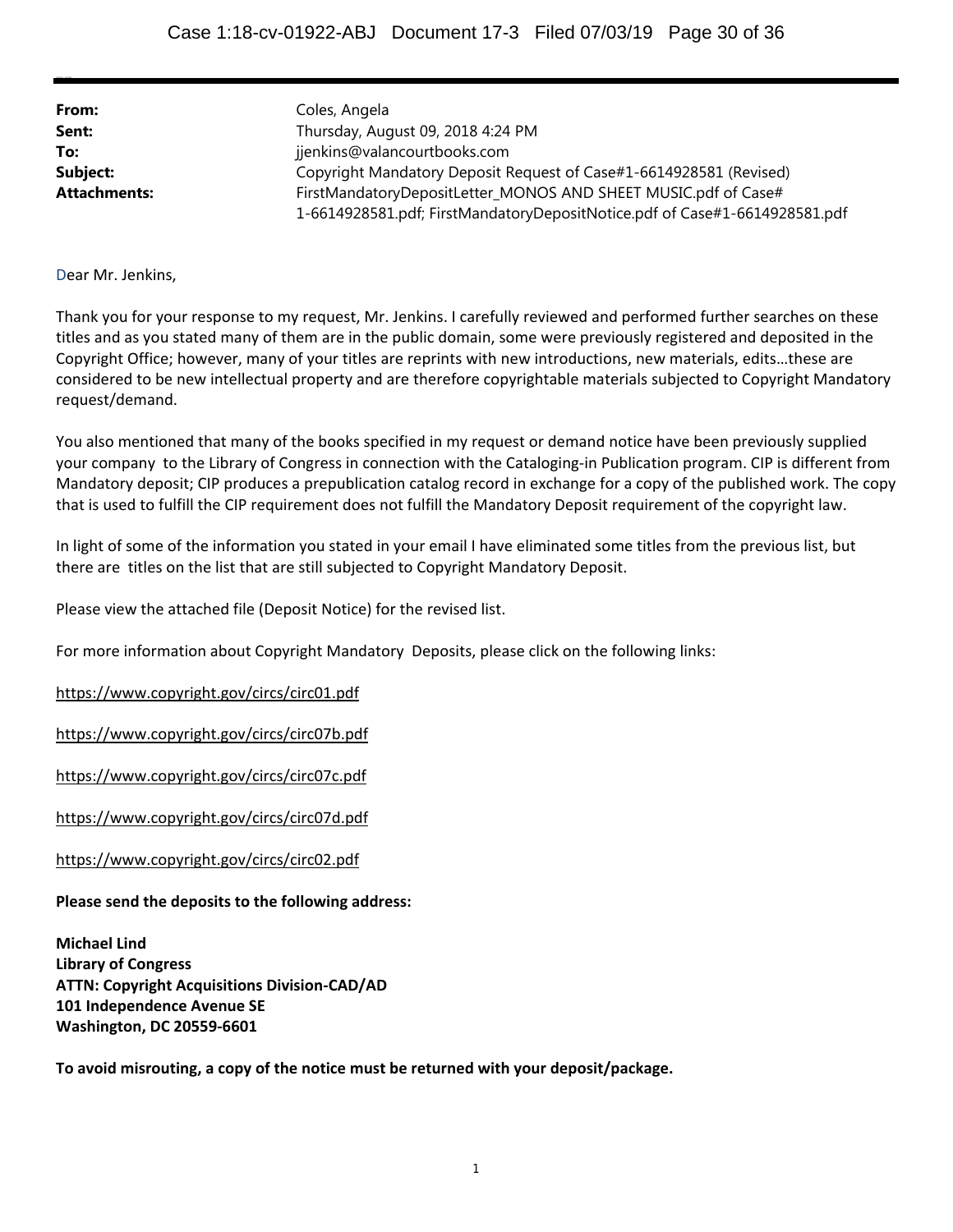### **Please send me a tracking number as soon as you ship the package.**

Please do not hesitate to contact me if you need further assistance.

Thank you,

Sincerely, **Angela Coles** Acquisitions Assistant, Copyright Acquisitions Division U.S. Copyright Office LM‐526 adua@copyright.gov Tel: 202‐707‐4591 Fax: 202‐707‐4435

**From:** James D. Jenkins [mailto:jjenkins@valancourtbooks.com] **Sent:** Tuesday, June 12, 2018 10:59 AM **To:** Coles, Angela **Subject:** Re: Copyright Mandatory Deposit Request of Case#1-6614928581

Dear Angela,

Valancourt Books is a very small publisher (essentially a one-person operation), publishing print-ondemand reprints of old books, many of them in the public domain, and the rest previously published and registered and deposited with the Copyright Office when first published by their original publisher. And many of the books specified in your demand notice have previously been supplied by us to the Library of Congress in connection with the Cataloging-in-Publication program.

We keep no copies of our books on hand, and I estimate that to comply with your demand and print and ship to you 341 books would cost us in excess of \$2,500, an onerous and unreasonably burdensome sum for a small operation such as this one. I should note that the majority of these books are lucky to sell in the neighborhood of 100 copies each, meaning that we are not making a great deal of money on them and that a \$2,500 expense is one we can ill afford. And we can afford an \$85,000 fine, of course, still less.

I would ask that you please withdraw your demand for free copies of these books. I of course support the laudable goal of preserving books and knowledge, and would be happy to sell copies of any of these titles to the Library of Congress at our cost with no markup, if that would help.

Best regards,

James D. Jenkins Publisher & Editor Valancourt Books http://www.valancourtbooks.com (804) 873-8528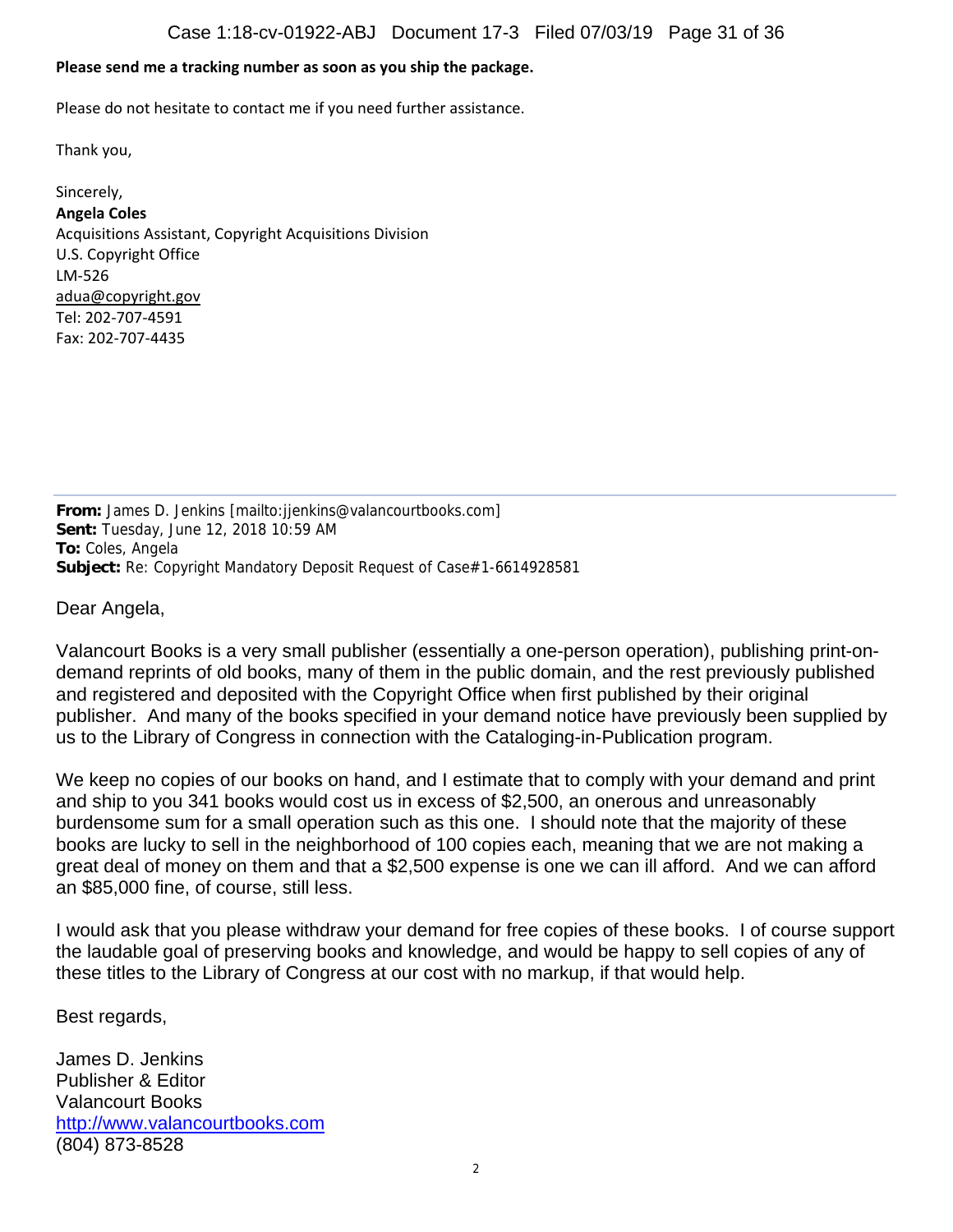**From:** "Coles, Angela" <adua@copyright.gov> **To:** "jjenkins@valancourtbooks.com" <jjenkins@valancourtbooks.com> **Cc:** "gothic@valancourtbooks.com" <gothic@valancourtbooks.com> **Sent:** Monday, June 11, 2018 4:43 PM **Subject:** Copyright Mandatory Deposit Request of Case#1-6614928581

Copyright Mandatory Deposit Request of Case#

Dear Mr. Jenkins,

Please view the attached files.

For more information about Copyright Mandatory Deposits, please click on the following links:

https://www.copyright.gov/circs/circ01.pdf

https://www.copyright.gov/circs/circ07b.pdf

https://www.copyright.gov/circs/circ07c.pdf

https://www.copyright.gov/circs/circ07d.pdf

https://www.copyright.gov/circs/circ02.pdf

**Please send the deposits to the following address:** 

**Michael Lind Library of Congress ATTN: Copyright Acquisitions Division-CAD/AD 101 Independence Avenue SE Washington, DC 20559-6601** 

**To avoid misrouting, a copy of the notice must be returned with your deposit/package.**

## **Please send me a tracking number as soon as you ship the package.**

Please do not hesitate to contact me if you need further assistance.

Thank you,

Sincerely, **Angela Coles** Acquisitions Assistant, Copyright Acquisitions Division U.S. Copyright Office LM-526 adua@copyright.gov Tel: 202-707-4591 Fax: 202-707-4435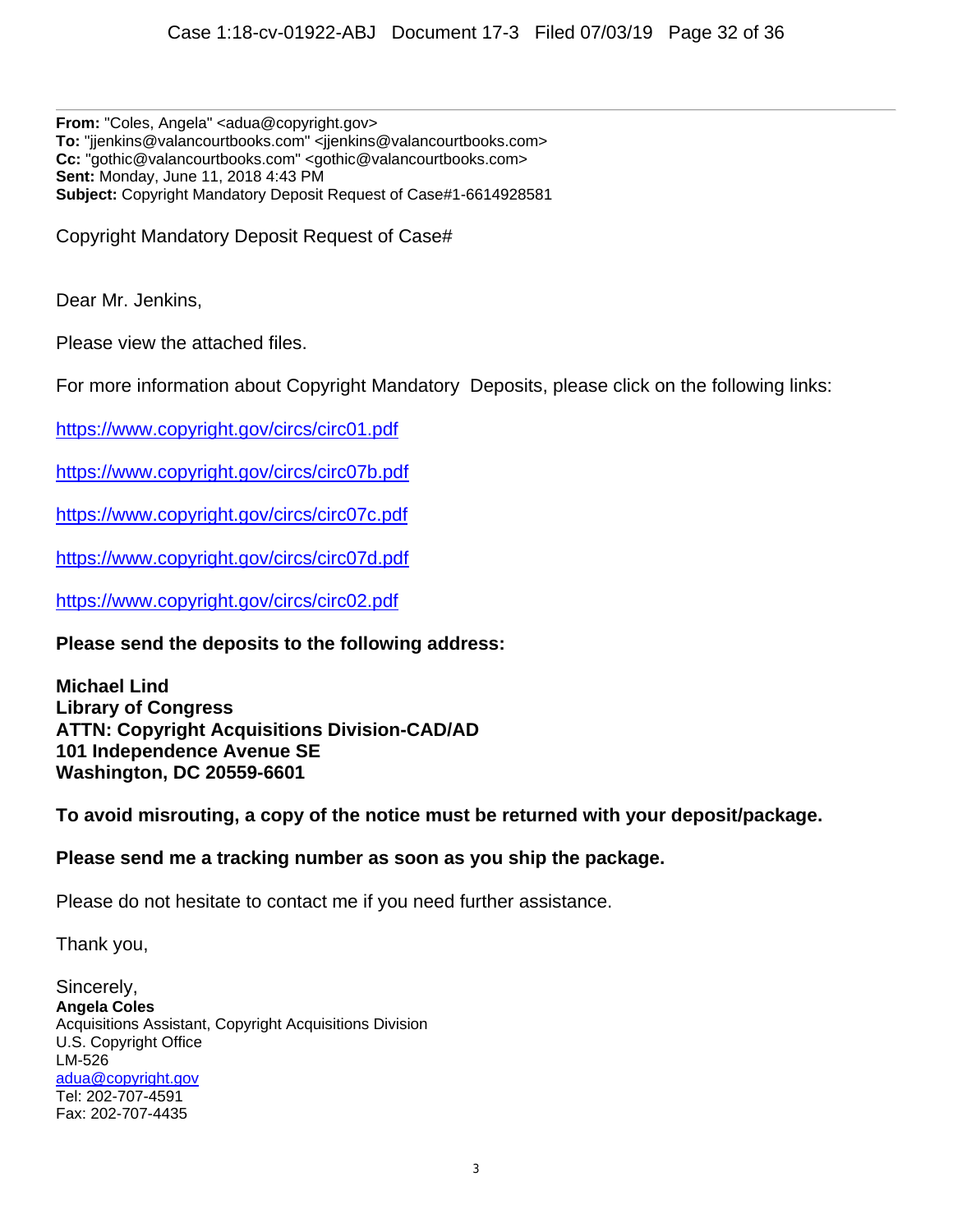# EXHIBIT F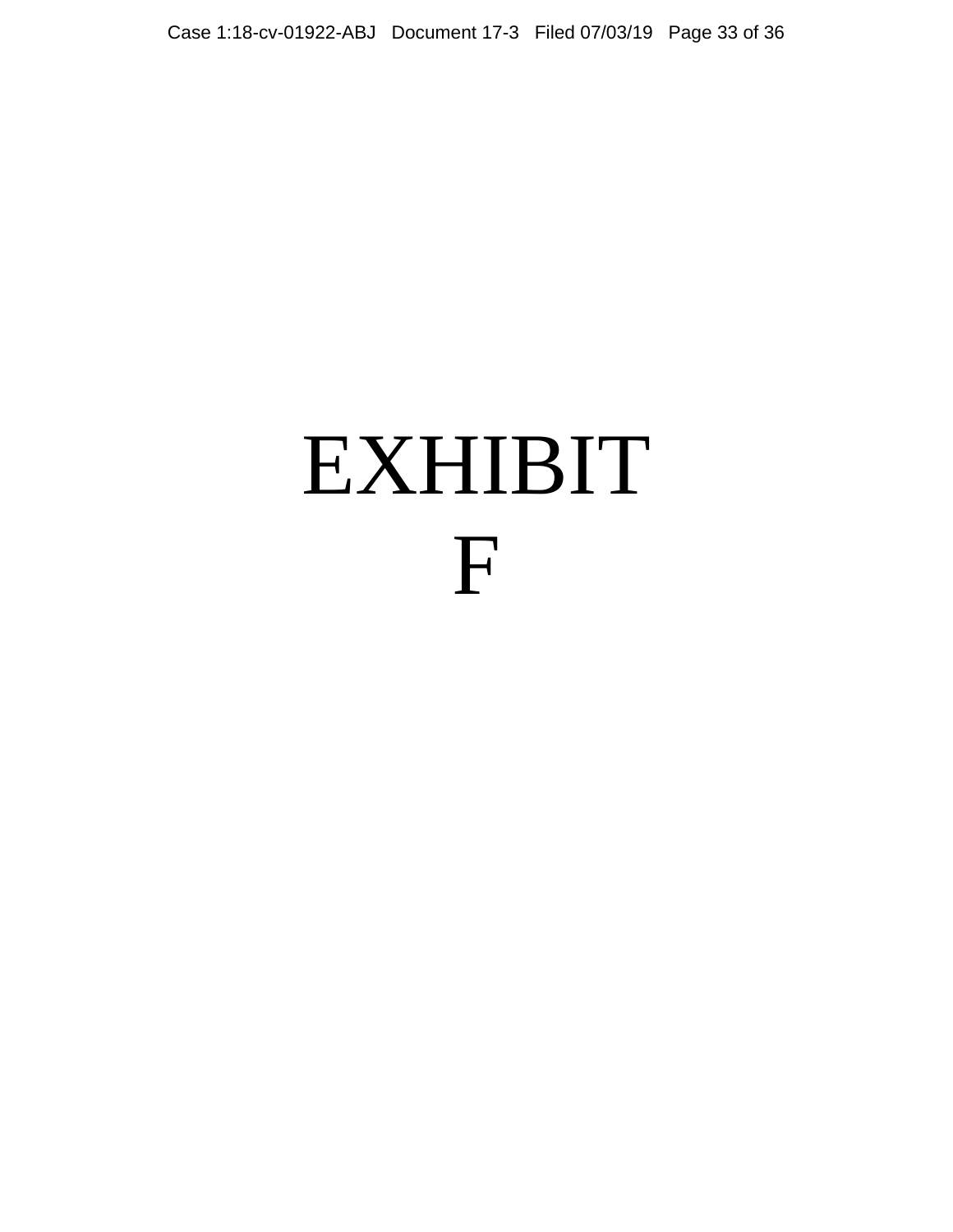

**United States Copyright Office**

**CAD**

Library of Congress · 101 Independence Avenue SE · Washington DC 20559-6000 · www.copyright.gov

## **NOTICE FOR MANDATORY DEPOSIT OF COPIES**

August 9, 2018

Valancourt Books Attn: James Jenkins PO Box 17642 Richmond, VA 23226 United States

Dear Mr. Jenkins:

This document constitutes written demand for the required deposit, under section 407 of the copyright law (17 U.S.C.), of one complete copy (unless otherwise noted) of the best edition of the work(s) cited on the attached deposit notice(s), for the use or disposition of the Library of Congress.

For all works published in the United States under copyright protection, section 407 of the copyright law (17 U.S.C.) obligates the owner of copyright or of the exclusive right of publication/distribution in the work to make the required deposit within three months of publication. Under Federal Regulation 37 CFR 202, the requirement for most classes of literary works (monographs) and sheet music is one copy, although the Copyright Office may demand two copies if the Library deems it necessary, and retains the right to demand a second copy at a later date if one only copy is received. The Register of Copyrights may make written claim for either one or two copies any time after publication. **Please consult individual notice sheet(s) for number of copies required for each title at this time.** The obligation to deposit published works under copyright protection exists regardless of whether copyright registration is sought.

To comply with this Notice and facilitate processing, please send the required copies of the best edition for each title and **enclose the corresponding deposit notices inside each shipment**. You must make the required deposit by the **Statutory Deadline Date of November 7, 2018.** Failure to comply will make you liable to the following penalties prescribed by the copyright law: (1) a fine of up to \$250 per work, and (2) the total retail price of the copies demanded. Willful and repeated failure to comply could incur an additional fine of \$2,500. If any of the works demanded have not been offered for sale in the United States, or if you are not the owner of copyright or of the exclusive right of publication/distribution, please notify me immediately.

This letter also serves as a reminder that under section 407 of the copyright law you must deposit one copy of each work within three months of publication in the United States. In the future, we encourage you to establish a regular procedure of sending one copy of each work immediately after publication to the Copyright Office. Please se[e www.copyright.gov/mandatory](http://www.copyright.gov/mandatory) for more information. You may also want to consider the additional benefits of copyright registration.

We appreciate your cooperation in complying with the deposit requirement of the law and in helping to enrich the collections of the Library of Congress. **If you have any questions, feel free to contact me.**

Michael Lind Acquisitions Specialist Copyright Acquisitions Division Phone: (202) 707-1816; Fax: (202) 707-4435 Email: mlind@copyright.gov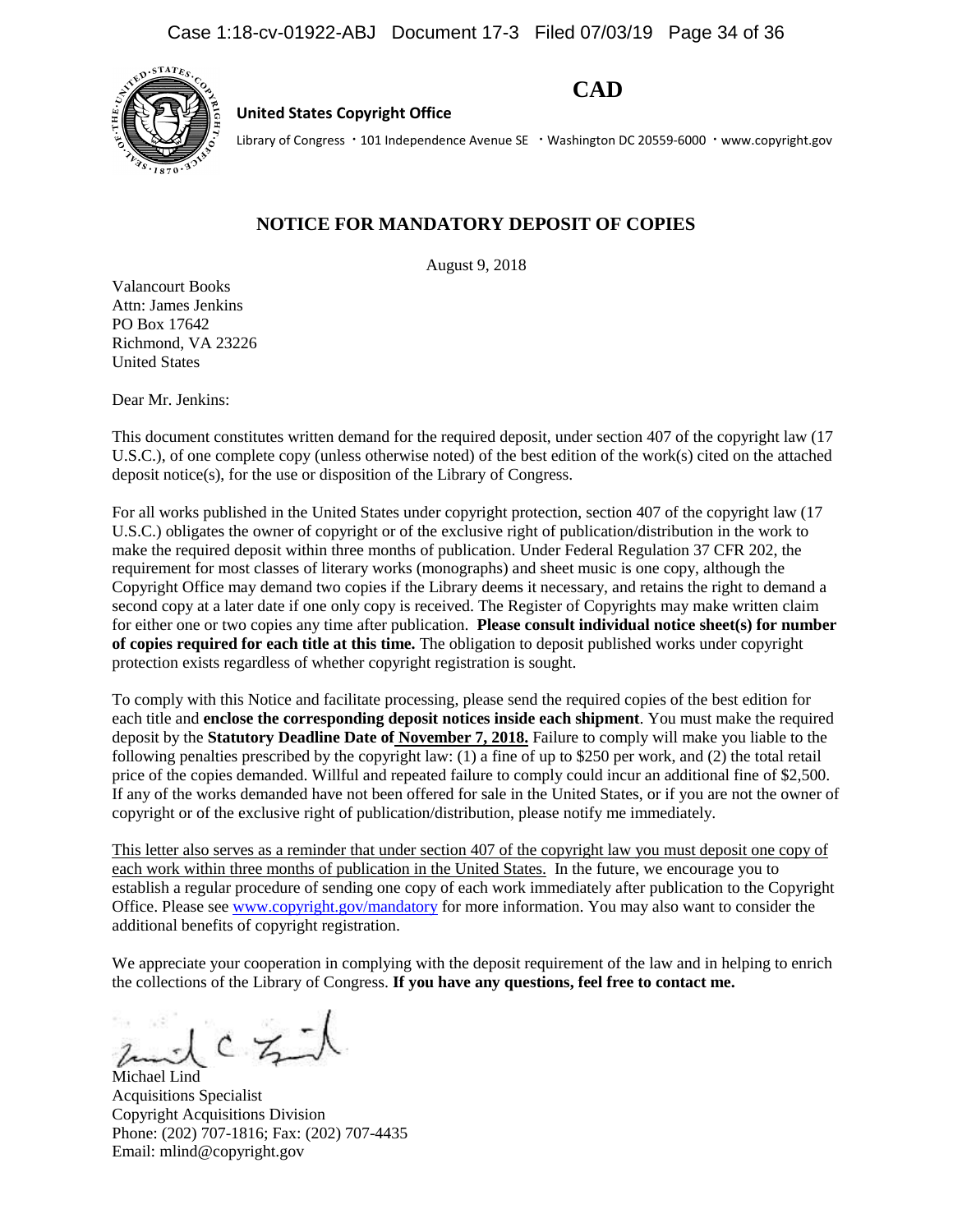# EXHIBIT G